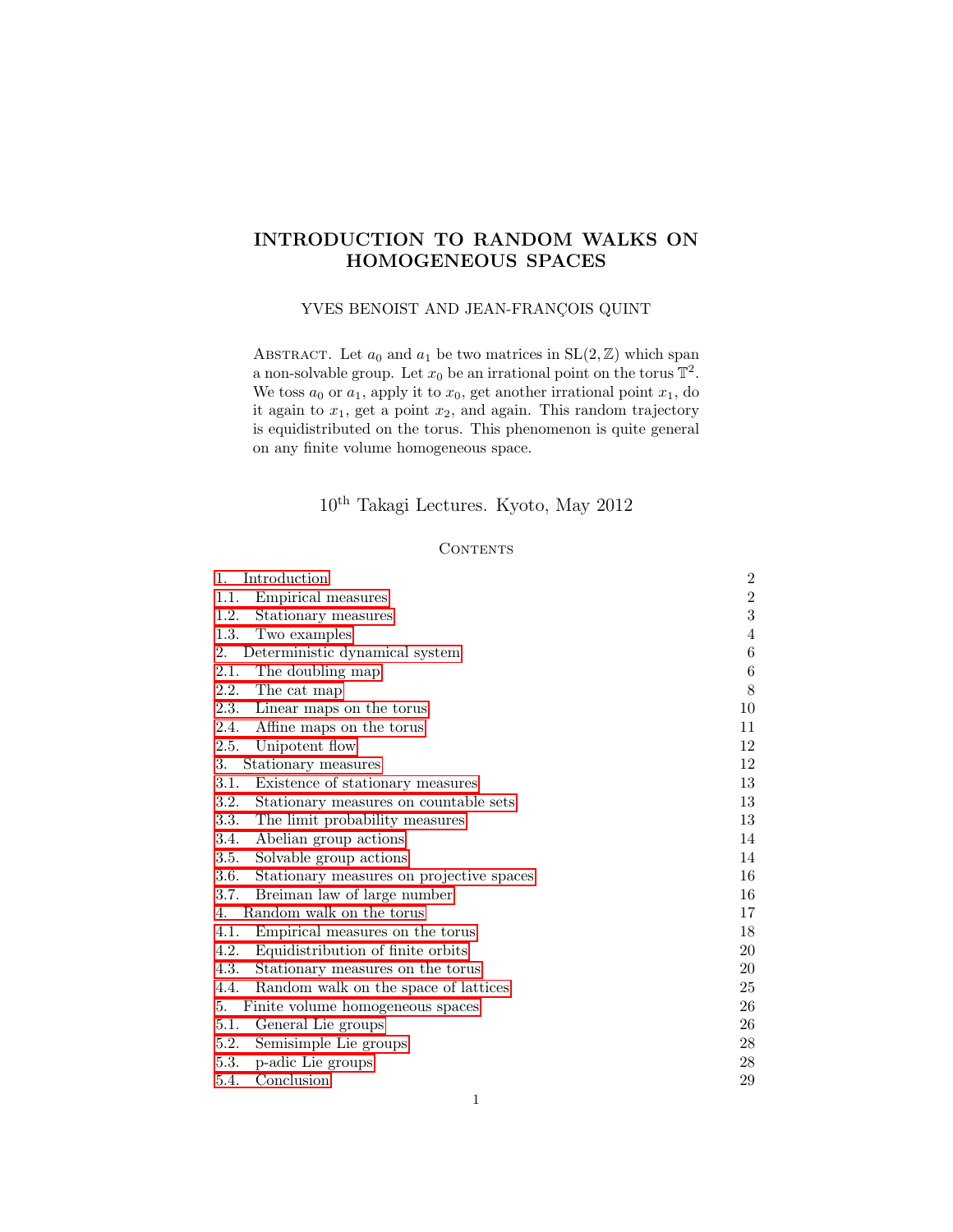[References](#page-29-0) 30

### 1. Introduction

<span id="page-1-1"></span><span id="page-1-0"></span>1.1. Empirical measures. Let A be a finite set of continuous transformations of a locally compact metric space X and  $\Gamma$  be the semigroup generated by A, i.e. the set of products  $g_n \cdots g_1$  with  $g_i$  in A. For  $x_0$  in X, we want to understand the behavior of the Γ-orbit  $\Gamma x_0 := \{gx_0 \mid g \in \Gamma\}$  and to decide wether this orbit is dense or not. More precisely, we ask :

(1.1) Can one describe all the orbit closures  $\overline{\Gamma x_0}$  in X?

We want also to get more quantitative information on the way these orbits densify in their closure. One very intuitive way to express quantitatively this densification is by using the empirical measures: let  $\mu$  be a probability measure on  $\Gamma$  whose support is equal to A, for instance one can choose  $\mu := |A|^{-1} \sum_{g \in A} \delta_g$  to be the probability measure on A which gives same weight to each element of A. We start with a point  $x_0$  in X and we consider a trajectory

$$
x_1 = g_1 x_0 , \quad x_2 = g_2 x_1 , \quad \dots , \quad x_n = g_n x_{n-1} , \quad \dots
$$

where the elements  $g_i$  are chosen independently in A with law  $\mu$ . The empirical measures are the probability measures

$$
\nu_n := \frac{1}{n} (\delta_{x_0} + \delta_{x_1} + \cdots + \delta_{x_{n-1}}),
$$

i.e. for every continuous function  $\varphi \in \mathcal{C}(X), \nu_n(\varphi)$  is the orbital average

$$
\nu_n(\varphi) = \frac{1}{n}(\varphi(x_0) + \cdots + \varphi(x_n)).
$$

We want to know, for almost every trajectory starting at  $x_0$ :

<span id="page-1-2"></span>(1.2) Do the empirical measures  $\nu_n$  converge? What is the limit?

All the measures we will consider in this paper will be Borel measures i.e. measures on the  $\sigma$ -algebra of Borel subsets. We endow the set  $\mathcal{M}(X)$  of finite measures on X with the weak topology: A sequence of probability measures  $\nu_n$  on X converges toward a measure  $\nu$  if, for any continuous compactly supported function  $\varphi$  on X,  $\nu_n(\varphi)$  converges towards  $\nu(\varphi)$ .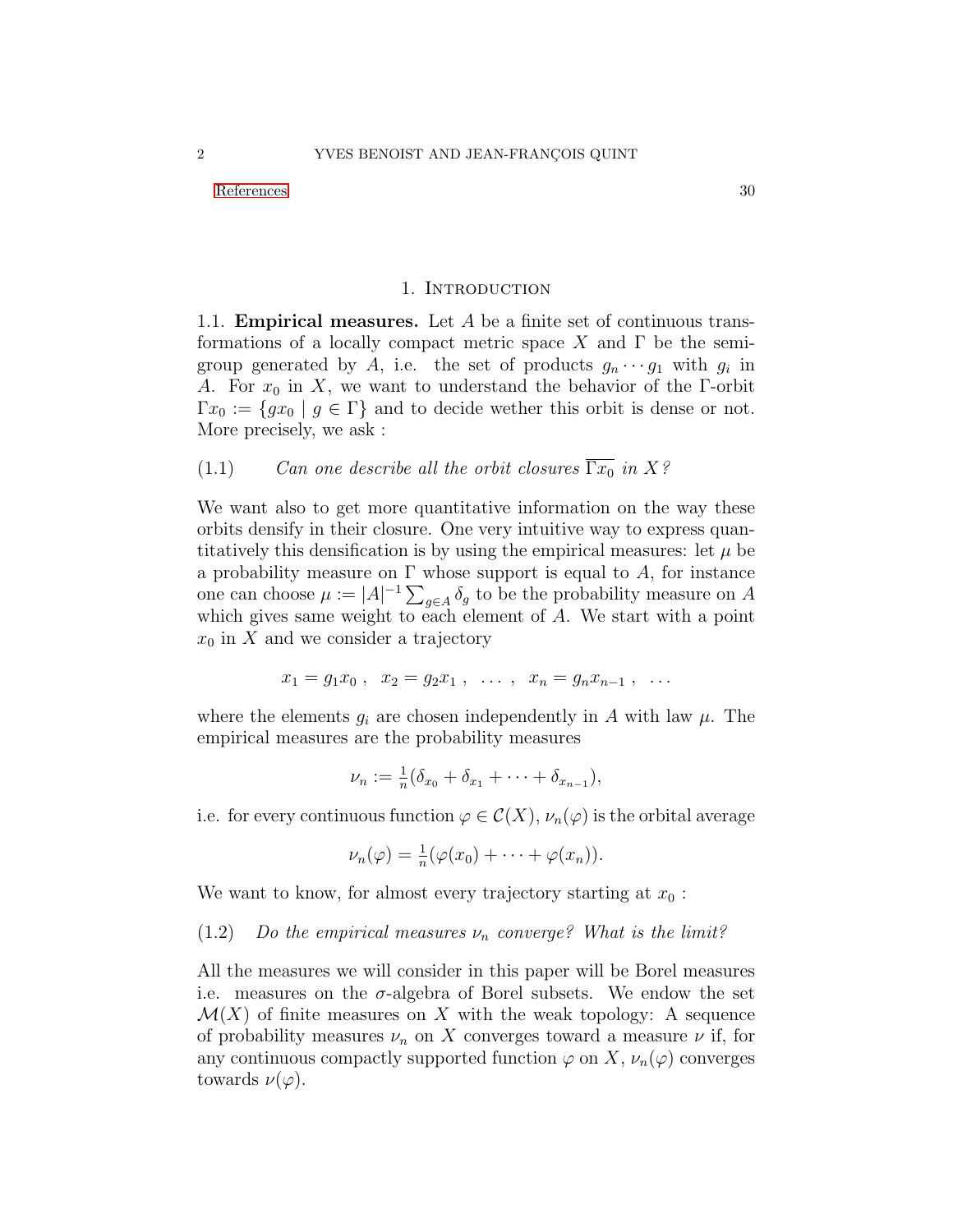<span id="page-2-0"></span>1.2. Stationary measures. For every measure  $\nu$  on X we define the convolution  $\mu * \nu$  to be the average of translates

$$
\mu * \nu = \int_A g_* \nu \, \mathrm{d}\mu(g).
$$

In other terms, for every compactly supported function  $\varphi$  on X, one has

$$
\mu * \nu(\varphi) = |A|^{-1} \sum_{g \in A} \nu(\varphi \circ g).
$$

The measure  $\nu$  is said to be  $\mu$ -stationary if  $\mu * \nu = \nu$ . Intuitively, when  $\nu$  is a probability measure, if you choose a point x on X with law  $\nu$  and apply one step of the random walk whose jumps have law  $\mu$  then the law of the new point is  $\mu * \nu$ . Hence the  $\mu$ -stationary probability measures are the laws which are invariant under the random walk.

According to Breiman law of large numbers Proposition [3.8,](#page-15-2) the empirical measures  $\nu_n$  are asymptotically stationary. More presisely Breiman law says that every weak limit  $\nu_{\infty}$  of a subsequence of  $\nu_n$  is a  $\mu$ -stationary measure.

Hence Question [\(1.2\)](#page-1-2) splits into two parts. The first part of the question is :

### <span id="page-2-1"></span>(1.3) Prove there is no escape of mass for the empirical measures  $\nu_n$ ?

More precisely Question [\(1.3\)](#page-2-1) asks : Does any weak limit  $\nu_{\infty}$  have total mass  $\nu_{\infty}(X) = 1$ ? Or, equivalently, for every  $\varepsilon > 0$ , does there exist a compact set  $K_{\varepsilon} \subset X$  such that, for all  $n \geq 1$ , one has  $\nu_n(K_{\varepsilon}) \geq 1 - \varepsilon$ . This condition is a strong recurrence property for the random walk. In many of our examples, the space  $X$  will be compact and the answer to Question [\(1.3\)](#page-2-1) will be automatically "Yes".

The second part of the question is

### (1.4) Describe all the  $\mu$ -stationary probability measures  $\nu$  on  $X$ ?

A  $\mu$ -stationary probability measure  $\nu$  is said to be  $\mu$ -ergodic if it is extremal among the  $\mu$ -stationary measures. This means that the only way to write  $\nu$  as an average  $\nu = \frac{1}{2}$  $\frac{1}{2}(\nu' + \nu'')$  of two  $\mu$ -stationary probability measures  $\nu'$  and  $\nu''$  is with  $\nu' = \nu'' = \nu$ . Every  $\mu$ -stationary measure can be decomposed as an integral average of  $\mu$ -ergodic  $\mu$ stationary measure. Hence, in order to answer to Question [\(1.3\)](#page-2-1) we may assume  $\nu$  to be  $\mu$ -ergodic.

The last question we would like to understand is :

(1.5) Describe the topology of the set of  $\mu$ -ergodic  $\mu$ stationary probability measures on X.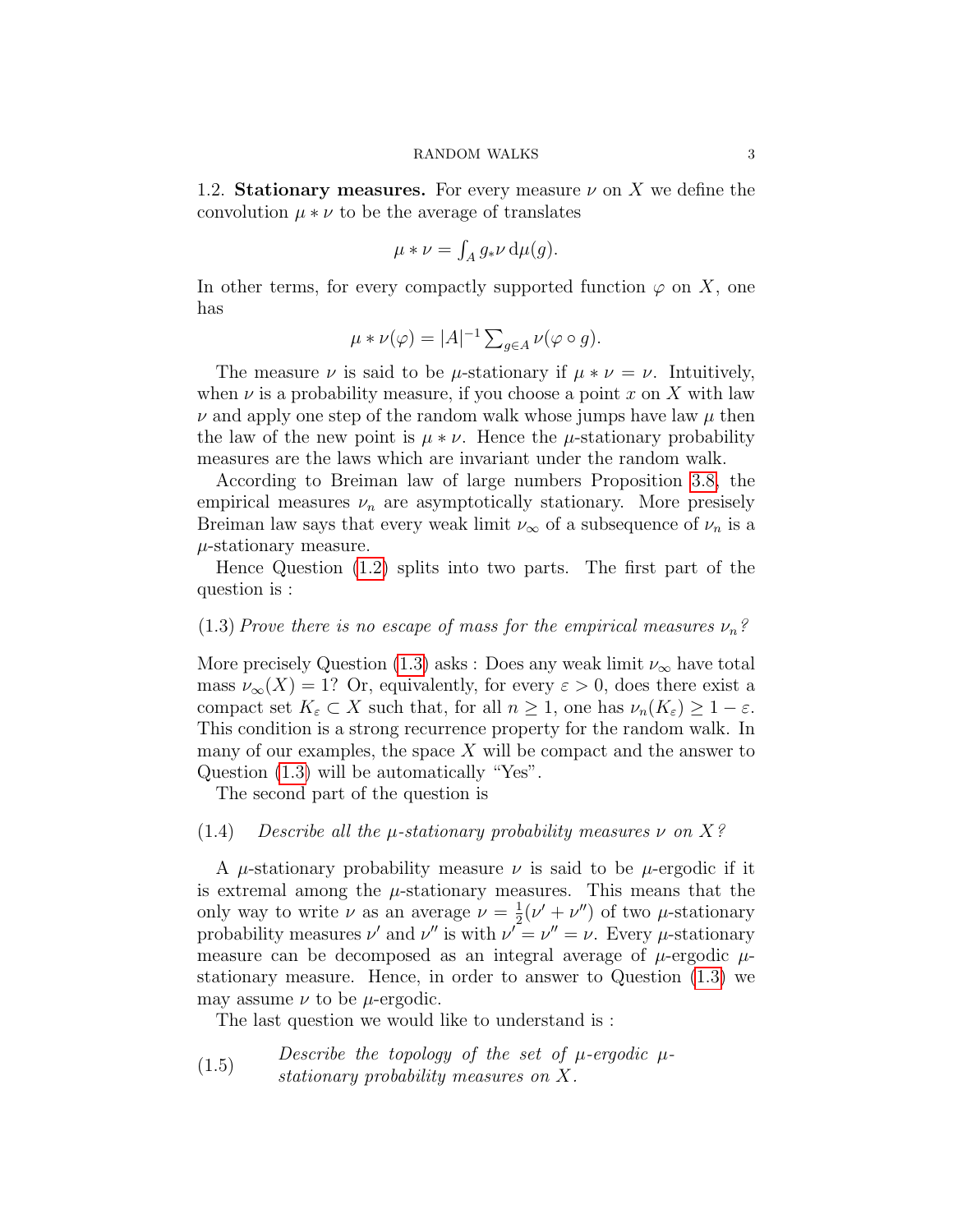<span id="page-3-0"></span>1.3. Two examples. In general, one can not expect to be able to answer to these five questions. We will explain why in this survey: even when  $A$  is a single transformation, i.e. even when the dynamics is deterministic, one can not expect to get a full answer to these five questions because of the chaotic behavior of many dynamical systems.

However, even when A contains more than one transformation, we will see that in some cases one can fully answer to these five questions. In most of our examples the space  $X$  will be a homogeneous space for the action of a locally compact group G and  $\Gamma$  will be included in G.

We describe in this section two concrete examples for which a complete answer to these five questions has been obtained recently. These examples are special cases of a general phenomenon that we will describe in Chapter [5.](#page-25-0)

**First example:**  $X$  is the  $d$ -dimensional torus

$$
X = \mathbb{T}^d = \mathbb{R}^d / \mathbb{Z}^d,
$$

 $\Gamma$  is a subsemigroup of  $SL(d, \mathbb{Z})$  whose action on  $\mathbb{R}^d$  is strongly irreducible i.e. such that no finite union of proper vector subspaces of  $\mathbb{R}^d$ is Γ-invariant, and  $\mu$  is a probability measure on Γ whose support A is finite and spans Γ. For instance one can choose  $d = 2$  and

$$
\mu = \frac{1}{2}(\delta_{a_0} + \delta_{a_1})
$$
 where  $a_0 = \begin{pmatrix} 2 & 1 \\ 1 & 1 \end{pmatrix}$  and  $a_1 = \begin{pmatrix} 1 & 1 \\ 1 & 2 \end{pmatrix}$ .

A point  $x_0$  in X is said to be rational if it belongs to  $\mathbb{Q}^d/\mathbb{Z}^d$  and irrational if not. We denote by  $\nu_X := dx_1 \dots dx_d$  the translation invariant probability on  $\mathbb{T}^d$ . It is called the Lebesgue probability or the Haar probability.

For this example the answer to our five questions is positive.

## <span id="page-3-1"></span>**Theorem 1.1.** Let  $x_0$  be an irrational point on X.

- a) The  $\Gamma$ -orbit  $\Gamma x_0$  is dense.
- b) For  $\mu^{\otimes \mathbb{N}}$ -almost every sequence  $(g_1, \ldots, g_n, \ldots)$  in  $\Gamma$ , the trajectory  $x_n := g_n \cdots g_1 x_0$  equidistributes towards  $\nu_X$ .
- c) The sequence  $\frac{1}{n} \sum_{k=0}^{n-1} \mu^{*k} * \delta_{x_0}$  converges to  $\nu_X$ .
- d) The only atom-free  $\mu$ -stationary probability measure  $\nu$  on X is  $\nu_X$ .
- e) Any sequence of distinct finite Γ-orbits equidistributes towards  $\nu_X$ .

Point a) is due to Guivarc'h and Starkov [\[20\]](#page-30-0) and Muchnik [\[27\]](#page-30-1). Point c), d) and e) are due to Bourgain, Furman, Lindenstrauss and Mozes [\[7\]](#page-29-1), in case  $\Gamma$  is proximal i.e. contains matrices with a leading real eigen value of multiplicity one, and is due to [\[2\]](#page-29-2) in general. Point b) is in  $[4]$ .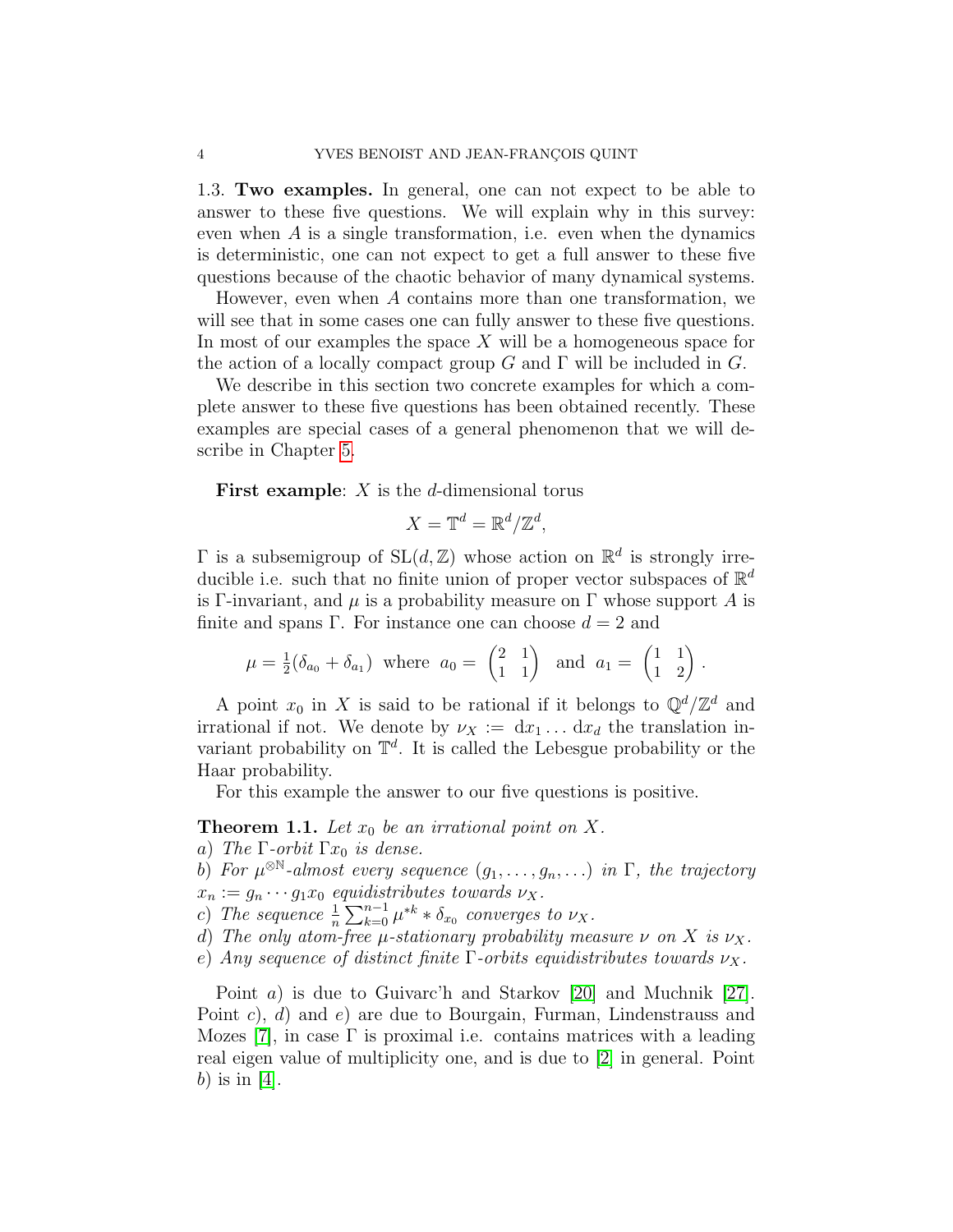In Point *a*), we note that the  $\Gamma$ -orbits of rational points are finite. Point b) means that, for almost every independent choices of matrices  $g_n$  with law  $\mu$ , the empirical measures converge towards  $\nu_X$ . In Point d), "atom-free" means " $\nu({x}) = 0$  for all x in X". We note that the atomic  $\mu$ -ergodic  $\mu$ -stationary probability measures are supported by the Γ-orbits of rational points. Point e) means that a sequence of Γinvariant probability measures  $\nu_{Y_n}$  on distinct finite Γ-orbits  $Y_n$  always converges towards  $\nu_X$ .

In this example, the semi-direct product  $G := SL(d, \mathbb{Z}) \ltimes \mathbb{T}^d$  acts transitively on X and the stabilizer of 0 is the group  $\Lambda := SL(d, \mathbb{Z})$ . One has then the identification  $X = G/\Lambda$ .

Second example: X is the set of covolume one lattices  $\Delta$  in  $\mathbb{R}^d$ , i.e. the set of discrete subgroups  $\Delta$  of  $\mathbb{R}^d$  with a Z-basis  $e_1, \ldots, e_d$  such that  $\det(e_1, \ldots, e_d) = 1$ . The group  $G := SL(d, \mathbb{R})$  of real unimodular matrices acts transitively on X and the stabilizer of the point  $\mathbb{Z}^d \in X$ is the group  $\Lambda := SL(d, \mathbb{Z})$ . Hence one has the identification

$$
X = G/\Lambda = SL(d, \mathbb{R})/SL(d, \mathbb{Z}).
$$

Γ is a subsemigroup of  $SL(d, \mathbb{Z})$  which is Zariski dense in  $SL(d, \mathbb{R})$  i.e. such that the adjoint action of  $\Gamma$  on the Lie algebra g of G is irreducible.  $\mu$  is a probability measure on  $\Gamma$  whose support A is finite and spans  $\Gamma$ . For instance, as above, one can choose  $d = 2$  and

$$
\mu = \frac{1}{2}(\delta_{a_0} + \delta_{a_1})
$$
 where  $a_0 = \begin{pmatrix} 2 & 1 \\ 1 & 1 \end{pmatrix}$  and  $a_1 = \begin{pmatrix} 1 & 1 \\ 1 & 2 \end{pmatrix}$ .

A point  $x_0$  in X is said to be rational if it is included in  $\lambda \mathbb{Q}^d$  for some  $\lambda > 0$ , and irrational if not.

With these notation the answer to our five questions can be stated exactly in the same way as in Theorem [1.1.](#page-3-1)

### <span id="page-4-0"></span>**Theorem 1.2.** Let  $x_0$  be an irrational point on X.

- a) The  $\Gamma$ -orbit  $\Gamma x_0$  is dense.
- b) For  $\mu^{\otimes \mathbb{N}}$ -almost every sequence  $(g_1, \ldots, g_n, \ldots)$  in  $\Gamma$ , the trajectory  $x_n := g_n \cdots g_1 x_0$  equidistributes towards  $\nu_X$ .
- c) The sequence  $\frac{1}{n} \sum_{k=0}^{n-1} \mu^{*k} * \delta_{x_0}$  converges to  $\nu_X$ .
- d) The only atom-free  $\mu$ -stationary probability measure  $\nu$  on X is  $\nu_X$ .
- e) Any sequence of distinct finite Γ-orbits equidistributes towards  $\nu_X$ .

Theorem [1.2](#page-4-0) is a special case of more general results in [\[2\]](#page-29-2), [\[3\]](#page-29-4) and [\[4\]](#page-29-3) that we will describe in Chapter [5.](#page-25-0) It is very surprising that, already in this example with  $d = 2$ , the proof of the topological statement Theorem [1.2.](#page-4-0)a) relies on the random walk approach. In more concrete words, the only way we are able to prove that the irrational Γ-orbits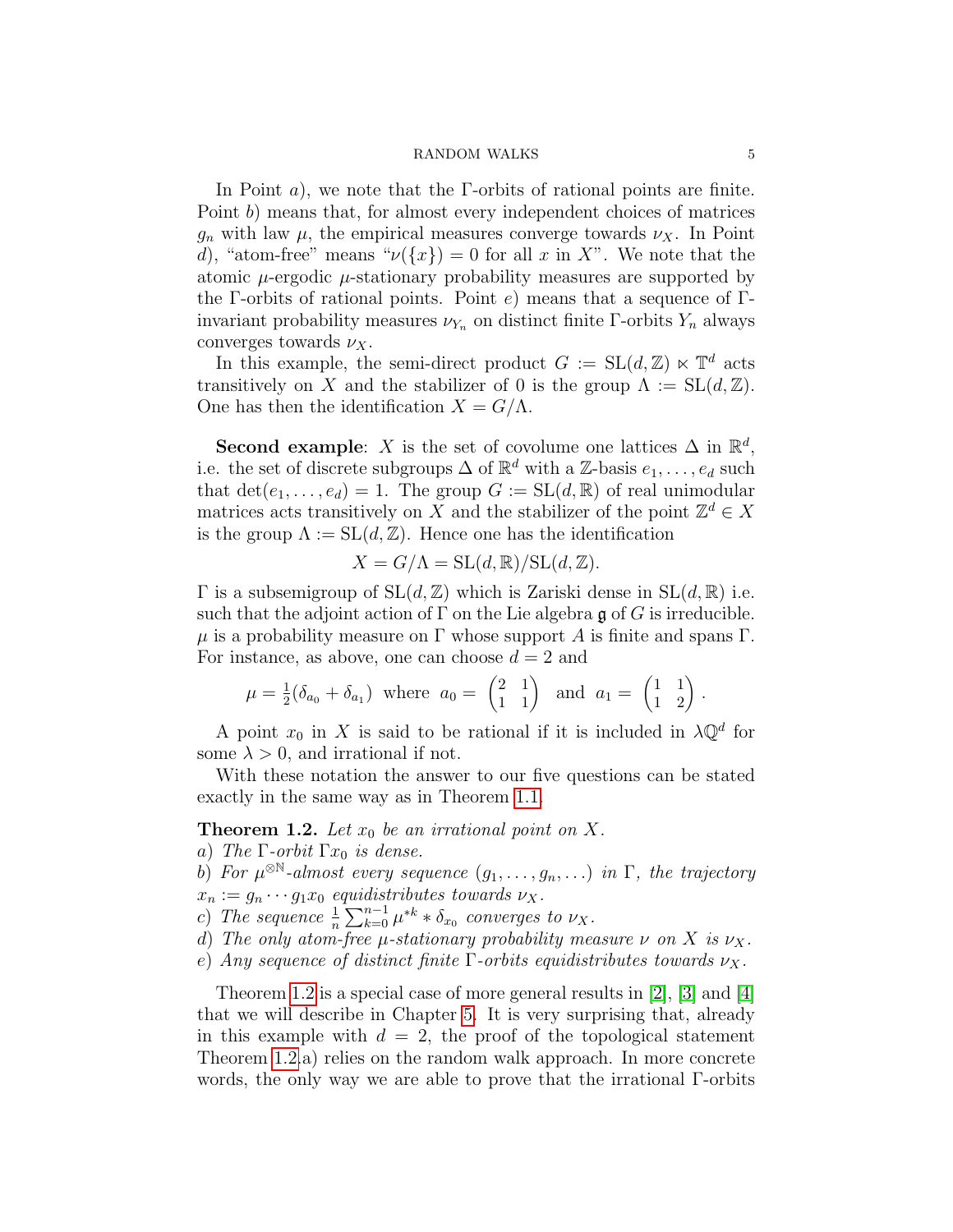$\Gamma x_0$  are dense in X is to walk at random on these orbits and to prove that these random trajectories equidistributes towards  $\nu_X$  and hence are dense in X.

The main aim of this paper is to sketch a proof of Theorem [1.1](#page-3-1) based on [\[2\]](#page-29-2), [\[3\]](#page-29-4), [\[4\]](#page-29-3) and [\[5\]](#page-29-5). While the method in [\[7\]](#page-29-1) to prove Theorem [1.1.](#page-3-1)d) relies on a deep analysis of the Fourier coefficients of the stationary measure  $\nu$ , our method relies on more ergodic theoretic tools like the martingale theorem. That is why it gives also a proof of Theorem [1.2.](#page-4-0)

But more importantly the aim of this paper is to recall, for a wider audience, much simpler examples for which the answers to these five questions are well-known. The intuitions and the tools behind these classical examples will be also useful to a more advanced reader who wants to understand our proof of Theorem [1.1.](#page-3-1)

In chapter [2](#page-5-0) we recall the behavior of a few simple deterministic dynamical systems.

In chapter [3](#page-11-1) we recall a few properties of stationary measures for a few simple non-deterministic dynamical systems.

In chapter [4](#page-16-0) we give a short proof of the equidistribution of random trajectories on the torus based on the classification of the stationary measures. We also sketch a proof for this classification.

In chapter [5](#page-25-0) we explain how these two examples are instances of a much more general phenomenon. This phenomenon is even true for padic Lie groups. We end this survey by a nice application, Proposition [5.7,](#page-28-1) to an equidistribution property for a Markov chain in the space of lattices choosing randomly at each step a lattice of index p.

### 2. Deterministic dynamical system

<span id="page-5-0"></span>Let  $X$  be a locally compact metric space. When a random walk on X is deterministic, i.e. when the probability measure  $\mu$  is a Dirac mass  $\mu = \delta_g$  for some continuous transformation g of X, a  $\mu$ -stationary measure  $\nu$  on X is nothing but a q-invariant measure, i.e. it satisfies  $\nu = q_*\nu.$ 

In this section we would like to recall a few basic examples of deterministic dynamical systems and we would like to describe on these examples the deep relationship between the closed invariant subsets, the statistical behavior of trajectories and the invariant probability measures.

<span id="page-5-1"></span>2.1. The doubling map. A very simple example is the doubling map

 $m_2: x \mapsto 2x$  on the circle  $X = \mathbb{T} = \mathbb{R}/\mathbb{Z}$ .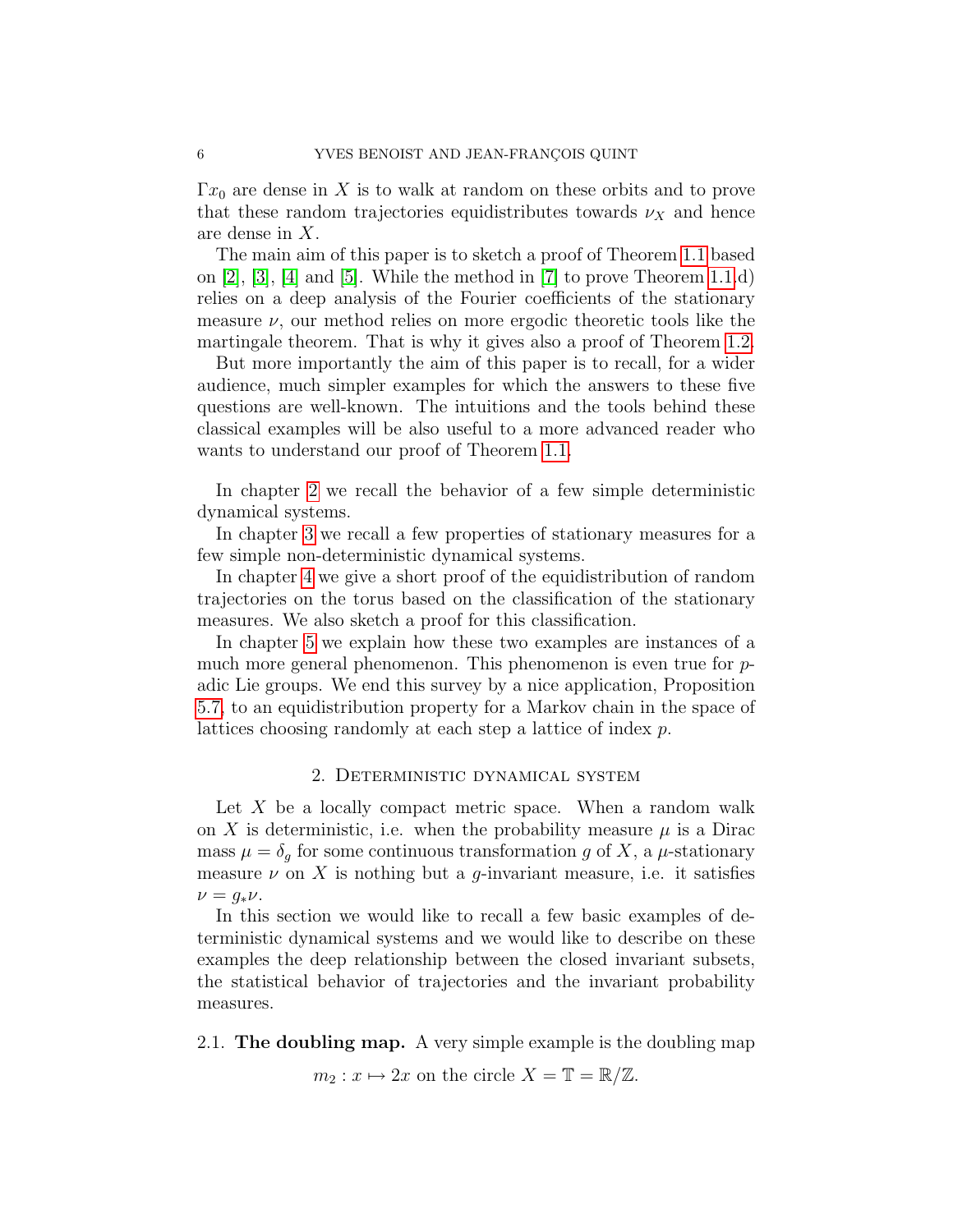2.1.1. Invariant subsets. There are many closed  $m_2$ -invariant subsets in  $\mathbb T$ . Let us explain why.

To construct these invariant subsets, we introduce a coding of  $(\mathbb{T}, m_2)$ with the one-sided Bernoulli dynamical system  $(B, T)$  on the alphabet  $A = \{0, 1\}$ . This means that B is the compact space  $B = A^{\mathbb{N}}$  whose elements are sequences  $b = (b_1, \ldots, b_n, \ldots)$  with  $b_i \in A$ , and  $T : B \to B$ is the shift transformation  $T(b) = (b_2, \ldots, b_{n+1}, \ldots)$ . Since the coding map

$$
\xi: B \to X \; ; \; b \mapsto \xi(b) = \sum_{i \geq 1} b_i 2^{-i}
$$

intertwines T and  $m_2$ , i.e. since one has

$$
\xi \circ T = m_2 \circ \xi,
$$

the image  $Y = \xi(C)$  of a closed T-invariant subset is a closed  $m_2$ invariant subset. Here are a few examples obtained that way:

 $* Y = \{2^n x_0 \mid n \ge 1\}$  where  $x_0$  is rational.

\*  $Y = \{2^n x_0 \mid n \ge 1\} \cup \{2^{-n} \mid n \ge 0\}$  where  $x_0 = \sum_{i \ge 1} 2^{-i^2}$ .

\* 
$$
Y = \{\xi(b) | b_i b_{i+1} = 0, \forall i \ge 1\}.
$$

 $* Y = \xi(C)$  where C is the closure of the orbit  $T^{\mathbb{N}}b_0$  of the one-sided Thue-Morse sequence  $b_0 := 0110100110010110...$  for which  $b_{0,n}$  is the parity of the number of 1 in the dyadic expansion of  $n-1$ . This last example is important because it is "minimal with zero entropy".

2.1.2. Invariant measures. There are uncountably many different  $m_2$ ergodic m<sub>2</sub>-invariant probability measure  $\mu_p$  on  $\mathbb T$  with  $p \in (0,1)$ . Let us explain why.

To construct intuitively these probability measures  $\mu_p$ , just write the asymptotic dyadic expansion of x as  $x = \sum_{i\geq 1} b_i 2^{-i}$  with  $b_i$  in  $\{0, 1\}$ and choose the coefficients  $b_i$  of this expansion independently so that  $\mu_p({x \mid b_i = 1}) = p.$ 

In a more formal way, one uses the one-sided Bernoulli dynamical system  $(B, \beta_p, T)$  on the alphabet  $(A, \alpha_p)$  with  $A = \{0, 1\}$  and  $\alpha_p =$  $(1-p)\delta_0 + p\delta_1$ . This means that  $B = A^{\mathbb{N}}$ , that  $\beta_p$  is the product probability measure  $\beta_p = \alpha_p^{\otimes N}$  and that T is the shift transformation. These probability measures  $\beta_p$  are T-invariant i.e.  $T_*(\beta_p) = \beta_p$ .

Since the coding map intertwines  $T$  and  $m_2$ , the image probability measures  $\mu_p := \xi_*(\beta_p)$  are  $m_2$ -invariant.

2.1.3. Empirical measures. All the probability measures  $\mu_p$  may occur as limit of empirical measures. Let us explain why.

It is easy to check that these probability measures  $\mu_p$  are  $m_2$ -ergodic. According to Birkhoff ergodic theorem, for  $\mu_p$ -almost every x, the empirical measures  $\frac{1}{n} \sum_{k=0}^{n-1} \delta_{2^k x}$  converge to  $\mu_p$ .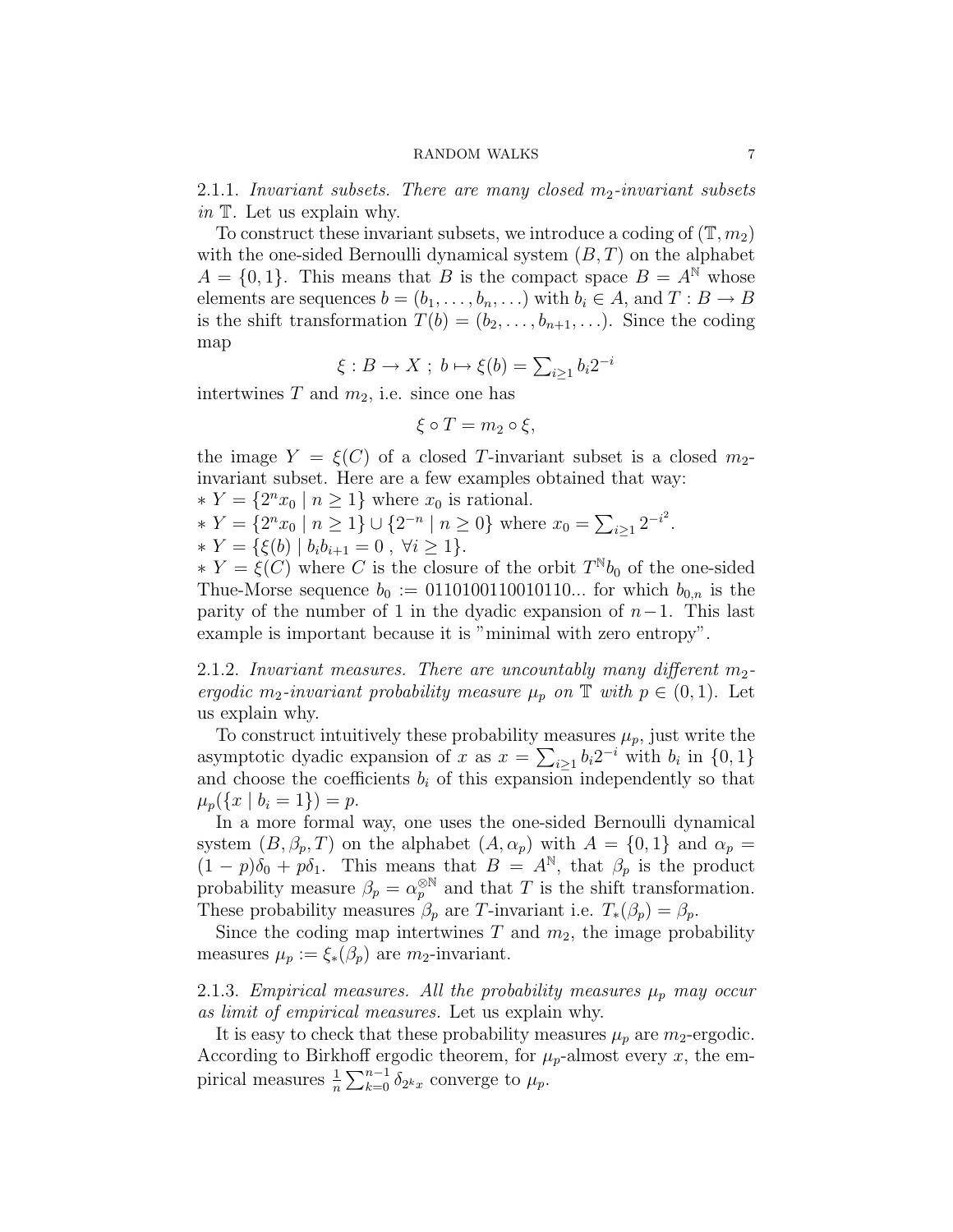Note that the orbit  $\{2^n x \mid n \geq 1\}$  of such a point x is dense and that the statistical behavior of its orbits depends heavily on  $p$ . For instance the proportion of 1 in the dyadic expansion  $(b_i)$  of x tends to p. In particular these measures  $\mu_p$  are supported by disjoint Borel subsets  $X_p \subset \mathbb{T}$ .

One can also construct points  $x$  in  $\mathbb T$  for which the empirical measures do not have any limit and more precisely such that all the  $\mu_p$  are limit of subsequences of empirical measures.

Let us end this section with an informal comment. Notice that the Bernoulli dynamical system  $(B, \beta_p, T)$  is also the space of trajectories for a head and tail games, a fair game when  $p = \frac{1}{2}$  $\frac{1}{2}$  and an unfair game when  $p \neq \frac{1}{2}$  $\frac{1}{2}$ . The fact that a dynamical system can be described by this pure probabilistic game is refered as a chaotic behavior : there is no more order in the doubling map than in the head and tail game!

<span id="page-7-0"></span>2.2. The cat map. Another very simple example is Arnold cat map

$$
a_0: (x_1, x_2) \mapsto (2x_1 + x_2, x_1 + x_2)
$$
 on the 2-torus  $X = \mathbb{T}^2 = \mathbb{R}^2 / \mathbb{Z}^2$ .

This map is invertible. We will just explain in this section that the dynamics of this example is as chaotic as the dynamics of  $m_2$ .

2.2.1. Invariant subsets. There are many closed  $a_0$ -invariant subsets in  $\mathbb{T}^2$ . Let us explain why.

To construct these invariant subsets, we will first construct a nice invariant subset  $Y_0$  of X by Smale horseshoe construction we will then introduce a coding of  $(Y_0, a_0)$ .

The matrix  $a_0$  has two real eigenvalues  $k_0^{\pm 2}$  where  $k_0$  is the golden ratio  $k_0 = \frac{1+\sqrt{5}}{2}$  $\frac{1}{2} \times \frac{5}{2}$  and the corresponding eigenspaces  $E_{\pm} = \mathbb{R}e_{\pm} \subset \mathbb{R}^2$  are given by  $e_+ = (k_0, 1)$  and  $e_- = (-1, k_0)$ . Let  $R \subset \mathbb{T}^2$  be the rectangle defined, thanks to the euclidean scalar product  $\langle ., . \rangle$ , by

$$
R = \{v + \mathbb{Z}^2 \in \mathbb{T}^2 \mid 0 \le \langle v, e_+ \rangle \le k_0^{-1} \quad \text{and} \quad 0 \le \langle v, e_- \rangle \le k_0\}.
$$

This rectangle has been chosen so that the intersection  $R \cap a_0R$  is the union of two rectangles  $R_0 \cup R_1$  where

$$
R_0 = \{v + \mathbb{Z}^2 \in \mathbb{T}^2 \mid 0 \le \langle v, e_+ \rangle \le k_0^{-1} \text{ and } 0 \le \langle v, e_- \rangle \le k_0^{-1} \}
$$
  

$$
R_1 = \{v + \mathbb{Z}^2 \in \mathbb{T}^2 \mid 0 \le \langle v, e_+ \rangle \le k_0^{-1} \text{ and } 1 \le \langle v, e_- \rangle \le k_0 \}
$$

and that both rectangles  $R_0$  and  $R_1$  are sitting at the extremities of both R and  $a_0R$ . We choose  $Y_0$  to be the invariant subset

$$
Y_0 = \cap_{n \in \mathbb{Z}} a_0^{-n} R.
$$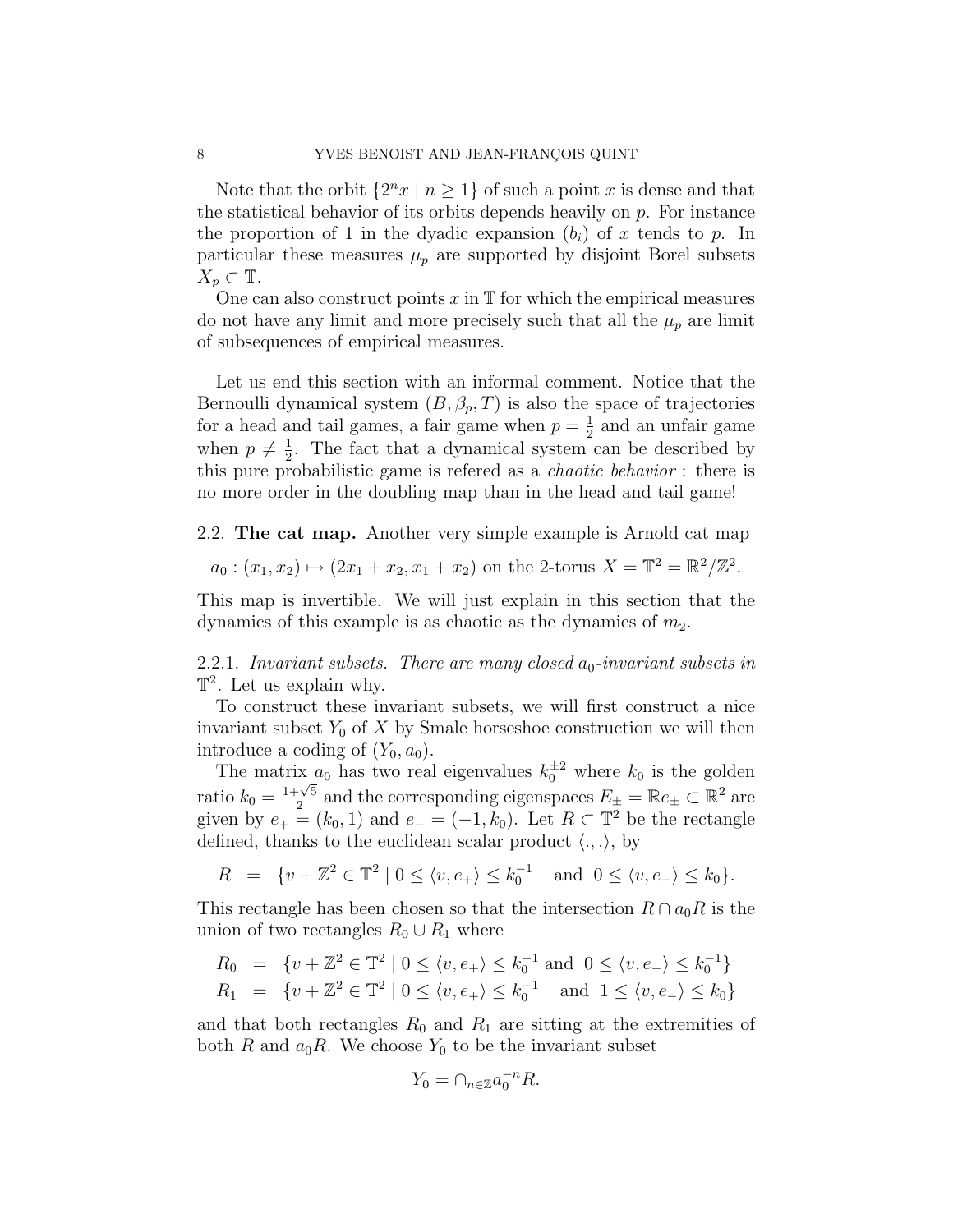

FIGURE 1. The cat map

The coding of  $(Y_0, a_0)$  uses the two-sided Bernoulli dynamical system  $(B, T)$  on the alphabet  $A = \{0, 1\}$ . This means that B is the compact space  $\widetilde{B} = A^{\mathbb{Z}}$  whose elements are biinfinite sequences  $b = (\ldots, b_n, \ldots)$ with  $b_n \in A$ , and  $T : \widetilde{B} \to \widetilde{B}$  is the shift transformation given by  $T(b) = (\ldots, b_{n+1}, \ldots)$ . The coding map is the bijection  $\xi$  given by

$$
\xi : \widetilde{B} \to Y_0 \; ; \; b \mapsto \xi(b) = \cap_{n \in \mathbb{Z}} a_0^{-n} R_{b_n}.
$$

It intertwines T and  $a_0$ , i.e. one has

$$
\xi \circ T = a_0 \circ \xi.
$$

Hence the image  $Y = \xi(C)$  of any closed T-invariant subset of B is a closed  $a_0$ -invariant subset. Here are a few examples obtained that way:  $* Y = \{ \xi(b) \mid b_n = b_{n+\ell} , \forall n \in \mathbb{Z} \}$  where  $\ell \geq 1$ .

- $* Y = \{a_0^n x_0 | n \ge 1\} ∪ \{0\}$  where  $x_0$  is a vertex of R.
- $\ast Y = \{ \xi(b) | b_n b_{n+1} = 0, \forall n \in \mathbb{Z} \}.$

 $* Y = \xi(C)$  where C is the closure of the orbit  $T^{\mathbb{Z}}b_0$  of the two-sided Thue-Morse sequence  $b_0 := ...1001011001101001...$  for which  $b_{0,n}$  is the parity of the number of 1 in the dyadic expansion of max $(-n, n-1)$ .

2.2.2. Invariant measures. There are uncountably many different  $a_0$ ergodic  $a_0$ -invariant probability measure  $\mu_p$  on  $\mathbb{T}^2$  with  $p \in (0,1)$ . Let us explain why.

The construction is the same as in the previous section. One can choose for  $\mu_p$  the image  $\mu_p := \xi_*(\beta_p)$  by the coding  $\xi$  of the product probability measure  $\beta_p = \alpha_p^{\otimes \mathbb{Z}}$  where  $\alpha_p$  is the probability  $(1-p)\delta_0 + p\delta_1$ on the alphabet A. Since the probability measures  $\beta_p$  are T-invariant and since the coding map  $\xi$  intertwines T and  $a_0$ , the image probability measures  $\mu_p := \xi_*(\beta_p)$  are  $a_0$ -invariant.

2.2.3. *Empirical measures*. As in the previous section these probability measures  $\mu_p$  are a<sub>0</sub>-ergodic. They allow us to construct points x in  $\mathbb{T}^2$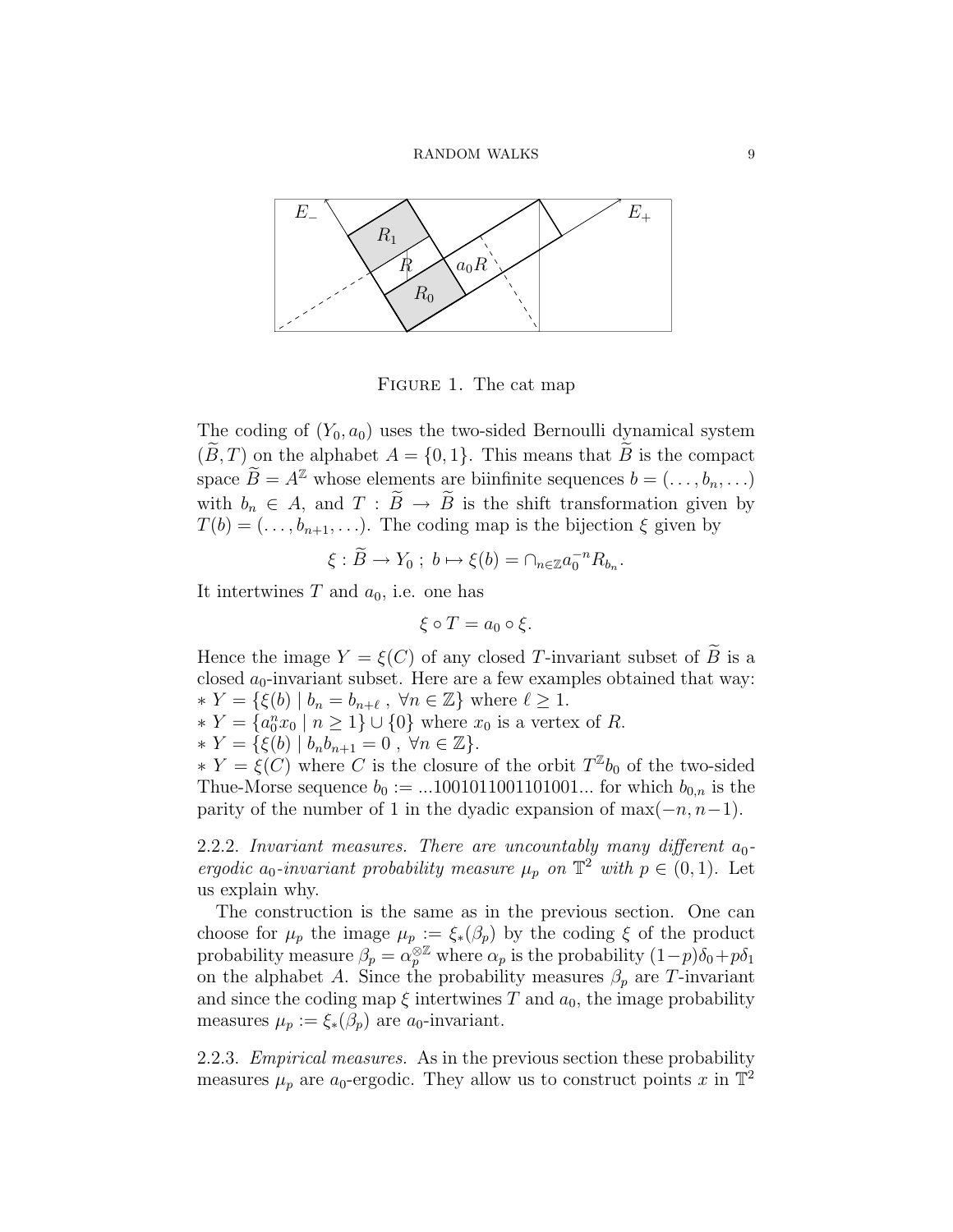with different statistical behaviors; one can construct also points  $x$  in  $\mathbb{T}^2$  for which all the  $\mu_p$  are limit of subsequences of empirical measures.

<span id="page-9-0"></span>2.3. Linear maps on the torus. We recall in this section the dynamical behavior of more general linear transformations on the d-dimensional torus  $X = \mathbb{T}^d$  which preserve the Haar measure  $\nu_X$ .

<span id="page-9-1"></span>**Proposition 2.1.** (Auslander) Let  $g \in SL(d, \mathbb{Z})$  be a matrix with no eigenvalues being a root of unity. Then for  $\nu_X$ -almost any x in X, the sequence  $(g^n x)_{n\geq 1}$  is dense in X. More precisely this sequence equidistributes towards  $\nu_X$ .

For this deterministic dynamical system we do not expect equidistribution for the orbits of all the irrational points but only for almost all of them. Indeed, in the previous section, we have constructed many exceptional points i.e. irrational points whose orbit is not dense.

Proof. This proposition is a consequence of Birkhoff ergodic theorem. We only have to check that  $\nu_X$  is g-ergodic i.e. the fact that,

for any Borel subset  $Y \subset X$  with  $g^{-1}Y = Y$ , one has  $\nu_X(Y) = 0$  or 1.

As an analog of the two approaches that we mentioned can be used to prove Theorem [1.1.](#page-3-1)d), we will give two proofs of this fact. The first one relying on harmonic analysis is very short. The second one relying on ergodic theory is more flexible for generalization.

First proof. We follow [\[1\]](#page-29-0). Look at the Fourier coefficients of the function  $\mathbf{1}_Y$ ,

$$
c_n = \int_Y e^{-2i\pi nx} \, d\nu_X(x) , \text{ where } n \in \mathbb{Z}^d.
$$

Since  $Y$  is  $g$  invariant, those coefficients are constant on the orbits of  $g$ in  $\mathbb{Z}^d$ . Since no eigenvalues of g are roots of unity, all the orbits of g in  $\mathbb{Z}^d$  {0} are infinite. By Riemann-Lebesgue lemma these coefficients go to 0 when  $|n| \to \infty$ . Hence  $c_n = 0$  for all  $n \neq 0$ , and by injectivity of the Fourier transform, the function  $1_Y$  is  $\nu_X$ -almost everywhere constant, i.e.  $\nu_X(Y) = 0$  or 1.

Second proof. According to Birkhoff ergodic theorem, for any  $\nu_X$ -integrable function  $\varphi \in L^1(X, \nu_X)$ , the limit

$$
\varphi^*(x) = \lim_{n \to \infty} \frac{1}{n} \sum_{k=1}^n \varphi(g^k x)
$$
 exists for  $\nu_X$ -almost all  $x \in X$ ,

and the map  $\varphi \to \varphi^*$  has norm 1 in  $L^1(X, \nu_X)$ : one has  $\|\varphi^*\|_{L^1} \le \|\varphi\|_{L^1}$ . As a consequence one also has

$$
\varphi^*(x) = \lim_{n \to \infty} \frac{1}{n} \sum_{k=n+1}^{2n} \varphi(g^k x)
$$
 for  $\nu_X$ -almost all  $x \in X$ .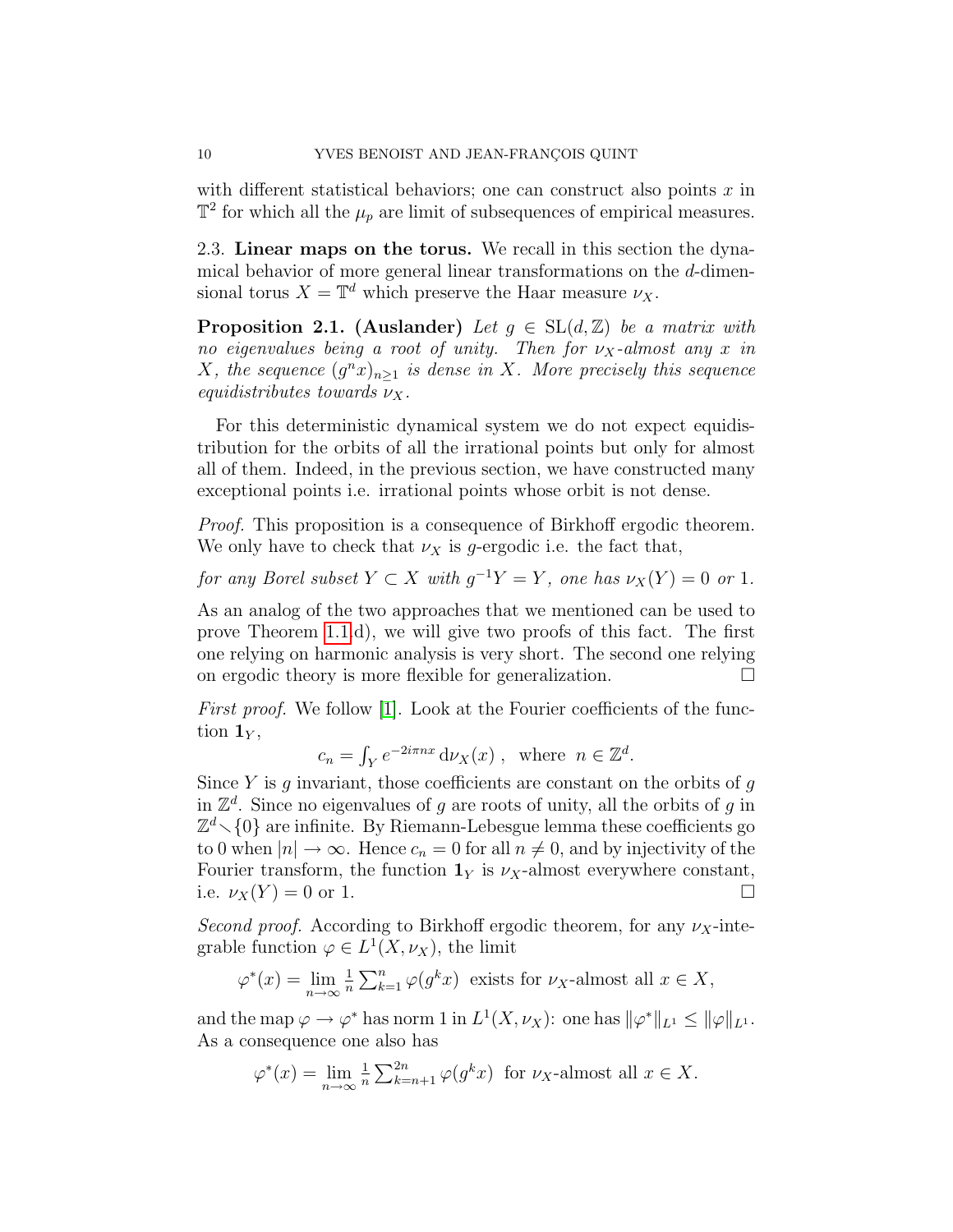The stabilizer  $S_{\varphi} := \{ y \in \mathbb{T}^d \mid \varphi(y + .) = \varphi(.) \ \nu_X\text{-almost surely} \}$  is a closed subgroup of  $\mathbb{T}^d$ . The assumption on the eigenvalues of g implies, by induction on  $d$ , that the group

$$
E_{-} := \{ v + \mathbb{Z}^{d} \in \mathbb{T}^{d} \mid \lim_{n \to \infty} g^{n} v = 0 \} \text{ is dense in } \mathbb{T}^{d}.
$$

By construction, when  $\varphi$  is continuous, the stabilizer of  $\varphi^*$  contains  $E_{-}$ , hence equals  $\mathbb{T}^d$ , and the function  $\varphi^*$  is  $\nu_X$ -almost surely equal to  $\nu_X(\varphi)$ . Since the continuous functions are dense in  $L^1(X, \nu_X)$ , for any  $\varphi$  in  $L^1(X, \nu_X)$ , one also has  $\varphi^* = \nu_X(\varphi)$ . In particular, for our g-invariant set Y, one has  $\mathbf{1}_Y = \mathbf{1}_Y^* = \nu_X(Y)$ , i.e.  $\nu_X(Y) = 0$  or 1.  $\Box$ 

<span id="page-10-0"></span>2.4. Affine maps on the torus. In contrast to the previous section we describe now two simple deterministic dynamical systems for which one can classify the invariant measures.

The first one is a translation

$$
\tau_{\alpha}: x \mapsto x + \alpha \text{ on the circle } X = \mathbb{T} = \mathbb{R}/\mathbb{Z}.
$$

When  $\alpha \in \mathbb{T}$  is irrational, there exists only one  $\tau_{\alpha}$ -invariant probability *measure*  $\nu$  : the Haar measure  $\nu_X = dx$ .

*Proof.* For  $n \in \mathbb{Z} \setminus \{0\}$ , the Fourier coefficient  $c_n := \int_{\mathbb{T}} e^{-2i\pi nx} d\nu(x)$ satisfy  $c_n = e^{2i\pi n\alpha}c_n$  and hence  $c_n = 0$ , and  $\nu = \nu_X$ .

One says that this dynamical system is uniquely ergodic. In this case all the orbits are dense and all the empirical measures converge to  $\nu$ .

The second example is the transformation

 $\tau'_{\alpha} : (x_1, x_2) \mapsto (x_1 + \alpha, x_1 + x_2)$  on the 2-torus  $X = \mathbb{T}^2$ .

When  $\alpha \in \mathbb{T}$  is irrational, this dynamical system is also uniquely ergodic :

The only  $\tau'_{\alpha}$ -invariant probability  $\nu$  on X is the Haar measure  $\nu_X$ .

*Proof.* The transformations  $r_t : (x_1, x_2) \mapsto (x_1, x_2 + t)$  commute with  $\tau_{\alpha}$ . After regularization, one can assume that  $\nu$  is smooth along the orbits of the group  $\{r_t \mid t \in \mathbb{T}\}\.$  The image of  $\nu$  by the first projection  $(x_1, x_2) \mapsto x_1$ , which is  $\tau_{\alpha}$ -invariant, is the Haar measure on T. Hence the probability  $\nu$  is absolutely continuous with respect to  $\nu_X$ , and its Fourier coefficients decay to zero at infinity. One can then use the same argument as in the first proof of Proposition [2.1.](#page-9-1)  $\Box$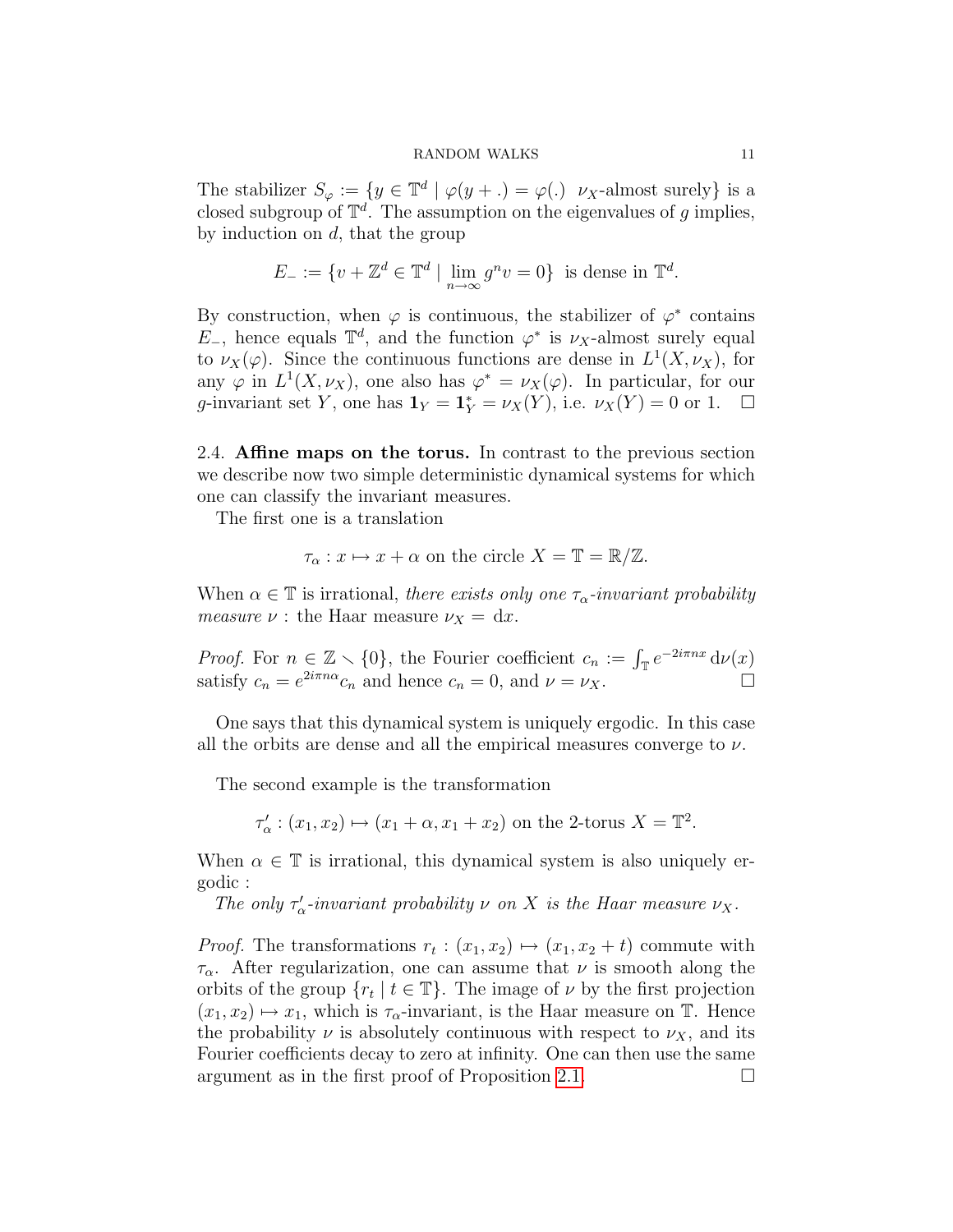<span id="page-11-0"></span>2.5. Unipotent flow. Here is another famous, and much more sophisticated, deterministic dynamical system for which one can classify the invariant measures.

In this example, G is a real Lie group,  $\Lambda$  is a lattice in G i.e. a discrete subgroup of finite covolume,  $X = G/\Lambda$  and  $\Gamma$  is a subgroup generated by Ad-unipotent one-parameter subgroups i.e. one-parameter subgroups  $u_t = e^{tN}$  where N is an element of the Lie algebra  $\mathfrak g$  of G whose adjoint matrix  $adN$  is nilpotent. For instance

$$
G = \mathrm{SL}(2, \mathbb{R}), \Lambda = \mathrm{SL}(2, \mathbb{Z}) \text{ and } \Gamma = \{u_t = \begin{pmatrix} 1 & t \\ 0 & 1 \end{pmatrix} \mid t \in \mathbb{R}\}.
$$

The following Theorem generalizes Margulis answer to the Oppenheim conjecture.

<span id="page-11-2"></span>**Theorem 2.2.** (Ratner) a) For every x in X, there exists a closed subgroup H of G with  $\Gamma \subset H$  such that the orbit closure  $Y := \Gamma x$ is a H-orbit  $Y = Hx$  and this orbit carries a H-invariant probability measure  $\nu_Y$ .

b) Every  $\Gamma$ -ergodic  $\Gamma$ -invariant probability measure  $\nu$  on X is equal to one of those probability measures  $\nu_Y$ .

c) Assume  $\Gamma$  is a Ad-unipotent one-parameter group  $\Gamma = \{u_t | t \in \mathbb{R}\}.$ Then, for any x in X, and any bounded continuous function  $\varphi$  on X, the orbital averages

$$
\nu_T(\varphi) := \frac{1}{T} \int_0^T \varphi(u_t x) dt
$$

converge when  $T \to \infty$  towards  $\nu_Y(\varphi)$  with  $Y = \overline{\Gamma x}$ .

We omit the proof. One important point in the proof, is the fact that no mass of an orbit of a Ad-unipotent flow escape to infinity i.e. the answer to question [\(1.3\)](#page-2-1). This point is called "Dani-Margulis recurrence phenomenon". See [\[11\]](#page-29-6).

Another important point in the proof of b) when  $\Gamma$  is a Ad-unipotent flow, is called the "polynomial drift". Roughly one applies Birkhoff ergodic theorem for the  $u_t$ -invariant measure  $\nu$ , one gets a set of full measure for  $\nu$ , one compares how two orbits  $u_t x$  and  $u_t y$  of nearby points x and y on this set diverge from one another, and one deduce that  $\nu$  is also invariant under another one-parameter group  $a_t$  normalizing  $u_t$ . See [\[29\]](#page-30-2), [\[30\]](#page-30-3), [\[31\]](#page-30-4) and [\[25\]](#page-30-5).

### 3. STATIONARY MEASURES

<span id="page-11-1"></span>Let  $X$  be a locally compact metric space,  $G$  be a locally compact group acting continuously on X, and  $\mu$  be a probability measure on G. Let A be the support of  $\mu$  and  $\Gamma$  be the closure of the semigroup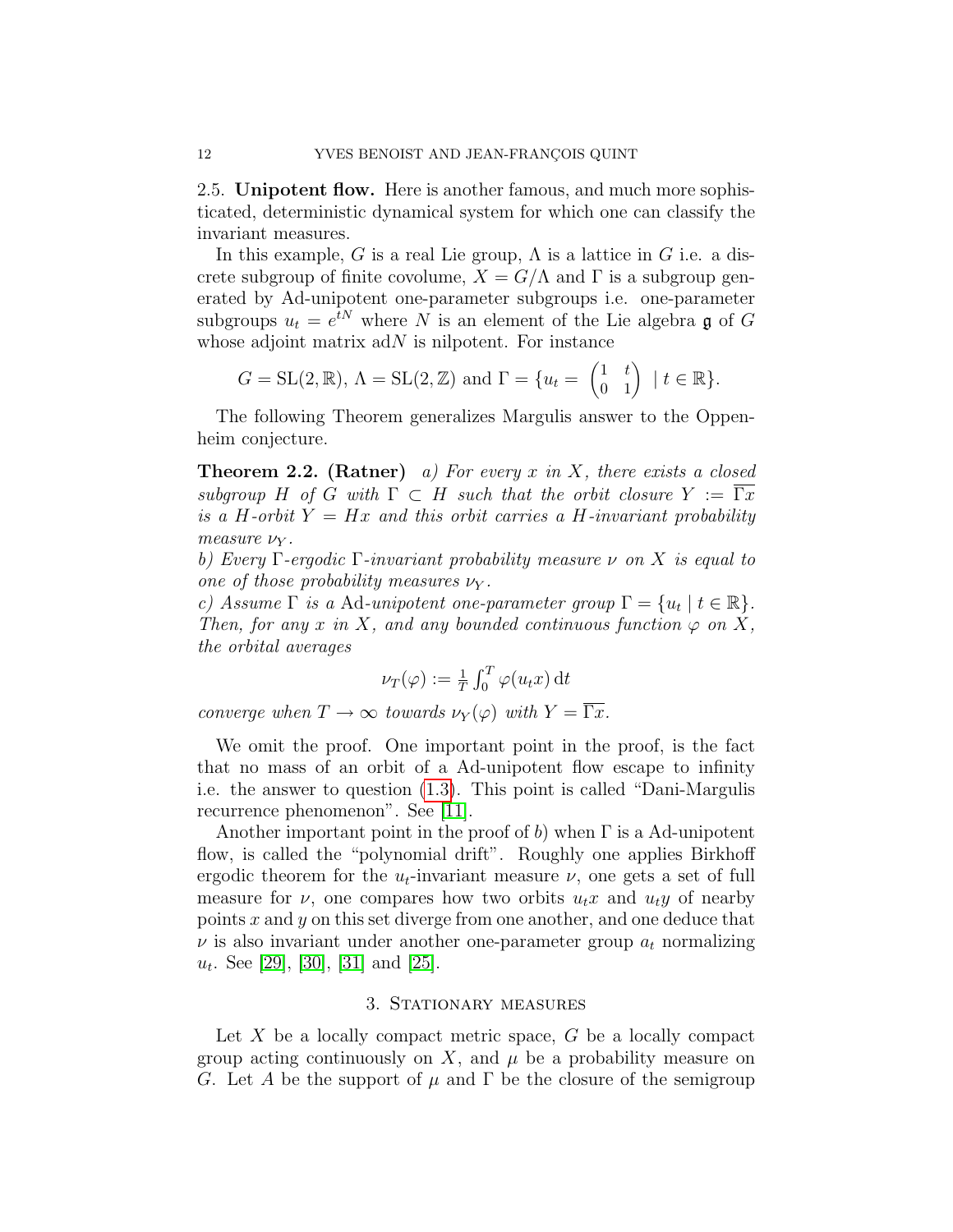generated by A. We recall that a probability measure  $\nu$  on X is  $\mu$ stationary if one has  $\mu * \nu = \nu$ . We gather in this chapter a few classical properties of  $\mu$ -stationary probability measures.

### <span id="page-12-0"></span>3.1. Existence of stationary measures.

**Proposition 3.1. (Kakutani)** When  $X$  is compact, there always exists a  $\mu$ -stationary probability measure  $\nu$  on X.

*Proof.* Since X is compact, the set  $\mathcal{P}(X)$  of probability measures on X is also compact for the weak convergence. For any  $x \in X$ , we introduce the sequence of probability measures

$$
\nu'_n := \frac{1}{n} \sum_{k=0}^{n-1} \mu^{*k} * \delta_x.
$$

By weak compactnes of  $\mathcal{P}(X)$ , there exists a subsequence of  $\nu'_n$  which converges weakly to some probability  $\nu'_{\infty} \in \mathcal{P}(X)$ . Since

$$
\mu * \nu'_n - \nu'_n = \frac{1}{n} (\mu^{*n} * \delta_x - \delta_x) \xrightarrow[n \to \infty]{} 0 ,
$$

the limit  $\nu'_{\infty}$  is  $\mu$ -stationary.

### <span id="page-12-4"></span><span id="page-12-1"></span>3.2. Stationary measures on countable sets.

**Lemma 3.2.** Any *μ*-ergodic *μ*-stationary probability measure *ν* supported by a countable set is  $\Gamma$ -invariant and is supported by a finite set.

*Proof.* This follows from the maximum principle : Choose a point  $x$  of maximum mass  $\nu({x}) = p$ . The formula  $\nu({x}) = \int_{\Gamma} \nu({g^{-1}x}) d\mu(g)$ implies that, for  $\mu$ -almost all g,  $g^{-1}x$  also has maximal mass. Hence the set of points of maximal mass which is finite is also  $\Gamma$ -invariant.  $\Box$ 

<span id="page-12-2"></span>3.3. The limit probability measures. In order to study stationary measures, we introduce the one-sided Bernoulli dynamical system  $(B, \beta, T)$  with alphabet  $(A, \mu)$ . This means that  $B = A^{\mathbb{N}}$  is the space of trajectories  $b = (b_1, \ldots, b_n, \ldots)$  with  $b_n \in A$ , that  $\beta$ is the product probability measure  $\beta = \mu^{\otimes N}$  and that T is the shift  $T : b \mapsto (b_2, \ldots, b_{n+1}, \ldots)$ . The following proposition tells us that the data of a stationary measure  $\nu$  is equivalent to the data of an equivariant family  $b \mapsto \nu_b$  of probability measures.

<span id="page-12-3"></span>**Proposition 3.3. (Furstenberg)** Let  $\nu$  be a  $\mu$ -stationary probability measure on X. Then, the limit  $\nu_b := \lim_{n \to \infty} (b_1 \cdots b_n)_* \nu$  exists, for  $\beta$ almost any b in B,and satisfies the equivariance property :

$$
\nu_b = (b_1)_* \nu_{Tb},
$$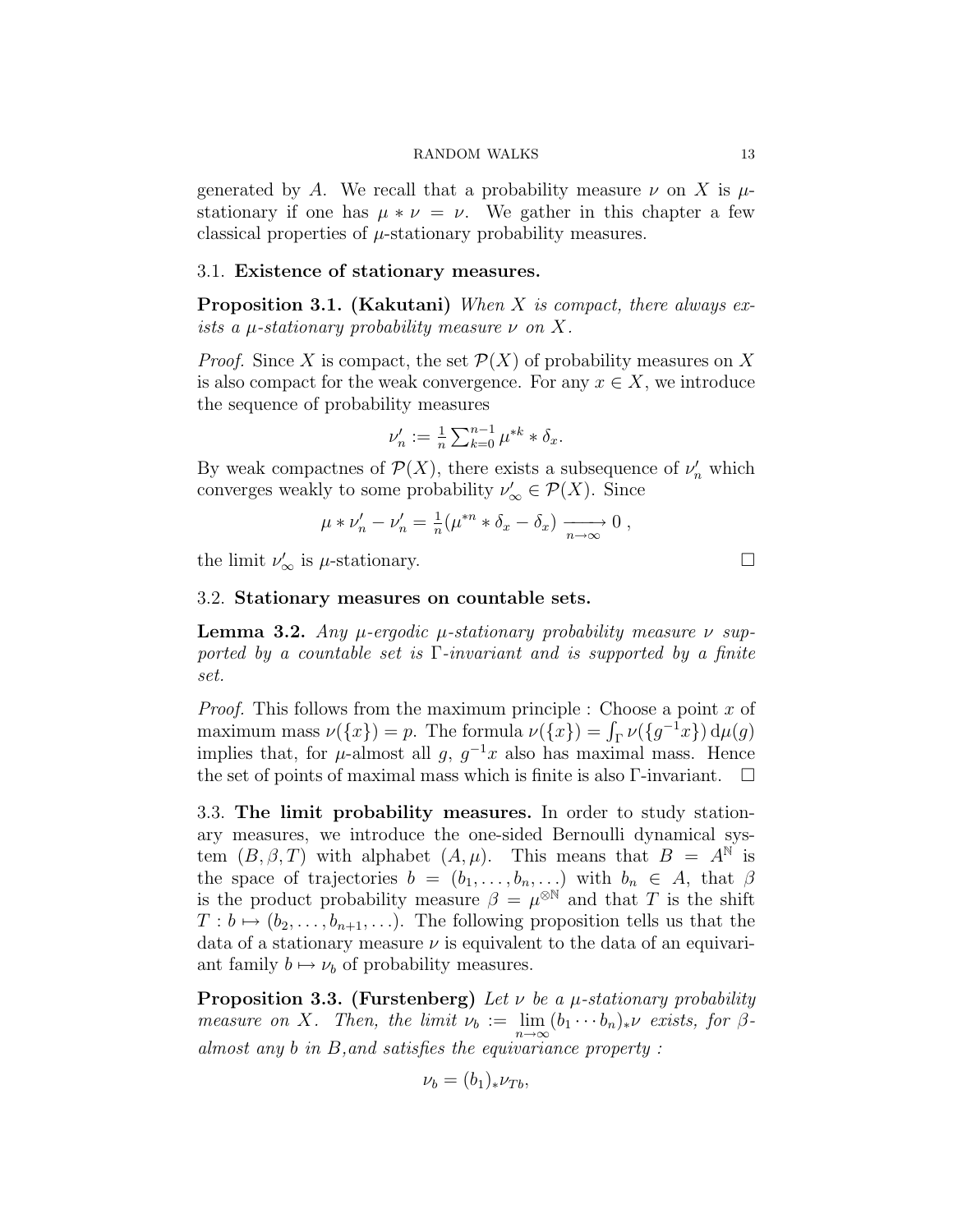and one can recover  $\nu$  as the average

$$
\nu = \int_B \nu_b \, d\beta(b).
$$

Proof. For the existence of the limit, apply Doob martingale theorem to the sequence  $F_n : b \mapsto (b_1 \cdots b_n)_* \nu$  of  $\mathcal{P}(X)$ -valued functions on B. Since  $\nu$  is  $\mu$ -stationary, this sequence is a bounded martingale with respect to the  $\sigma$ -algebras  $\mathcal{B}_n = \langle b_1, \cdots, b_n \rangle$ .

<span id="page-13-0"></span>3.4. Abelian group actions. It is clear from the definition that every Γ-invariant probability measure  $ν$  on X is  $μ$ -stationary.

When the acting semigroup  $\Gamma$  is abelian, the converse is true :

Corollary 3.4. (Choquet, Deny) When  $\Gamma$  is abelian, every  $\mu$ -stationary probability measure  $\nu$  on X is Γ-invariant

Proof. There are many proofs of Choquet Deny theorem. We just explain how to deduce this theorem from Hewitt-Savage zero-one law.

Let  $\Sigma$  be the group of permutations  $\sigma$  of N with finite support i.e. such that  $\sigma(n) = n$  for n outside a finite set. This group  $\Sigma$  acts on B by the formula

$$
\sigma(b)=(b_{\sigma^{-1}(1)},\ldots,b_{\sigma^{-1}(n)},\ldots).
$$

According to Hewitt-Savage Theorem, the action of  $\Sigma$  on  $(B, \beta)$  is ergodic. Since  $\Gamma$  is abelian, the function  $b \mapsto \nu_b$  is constant on the  $\Sigma$ -orbits and hence  $ν<sub>b</sub>$  is  $β$ -almost surely constant equal to its average ν. Hence for μ-almost every  $b_1$  in Γ one has  $(b_1)_*\nu = \nu$ . Since the stabilizer of  $\nu$  in G is closed,  $\nu$  is Γ-invariant.

However, even when  $\Gamma = \mathbb{N}$  or  $\mathbb{N}^2$ , the classification of the  $\Gamma$ -invariant probability measures on  $X$  may be quite difficult. We have already seen examples for deterministic dynamical systems.

Another famous example is Furstenberg's conjecture for the doubling and tripling maps

$$
m_2: x \mapsto 2x
$$
,  $m_3: x \mapsto 3x$  on the circle  $X = \mathbb{T}$ .

This conjecture, still open, says that the only atom-free probability measure  $\nu$  on T which is invariant by both  $m_2$  and  $m_3$  is the Haar probability.

<span id="page-13-1"></span>3.5. Solvable group actions. According to a result by Guivarc'h and Raugi, when  $\Gamma$  is discrete nilpotent all  $\mu$ -stationary probability measures are still Γ-invariant. However this is not always the case when Γ is solvable.

Example of a  $\mu$ -stationary measure which is not  $\Gamma$ -invariant.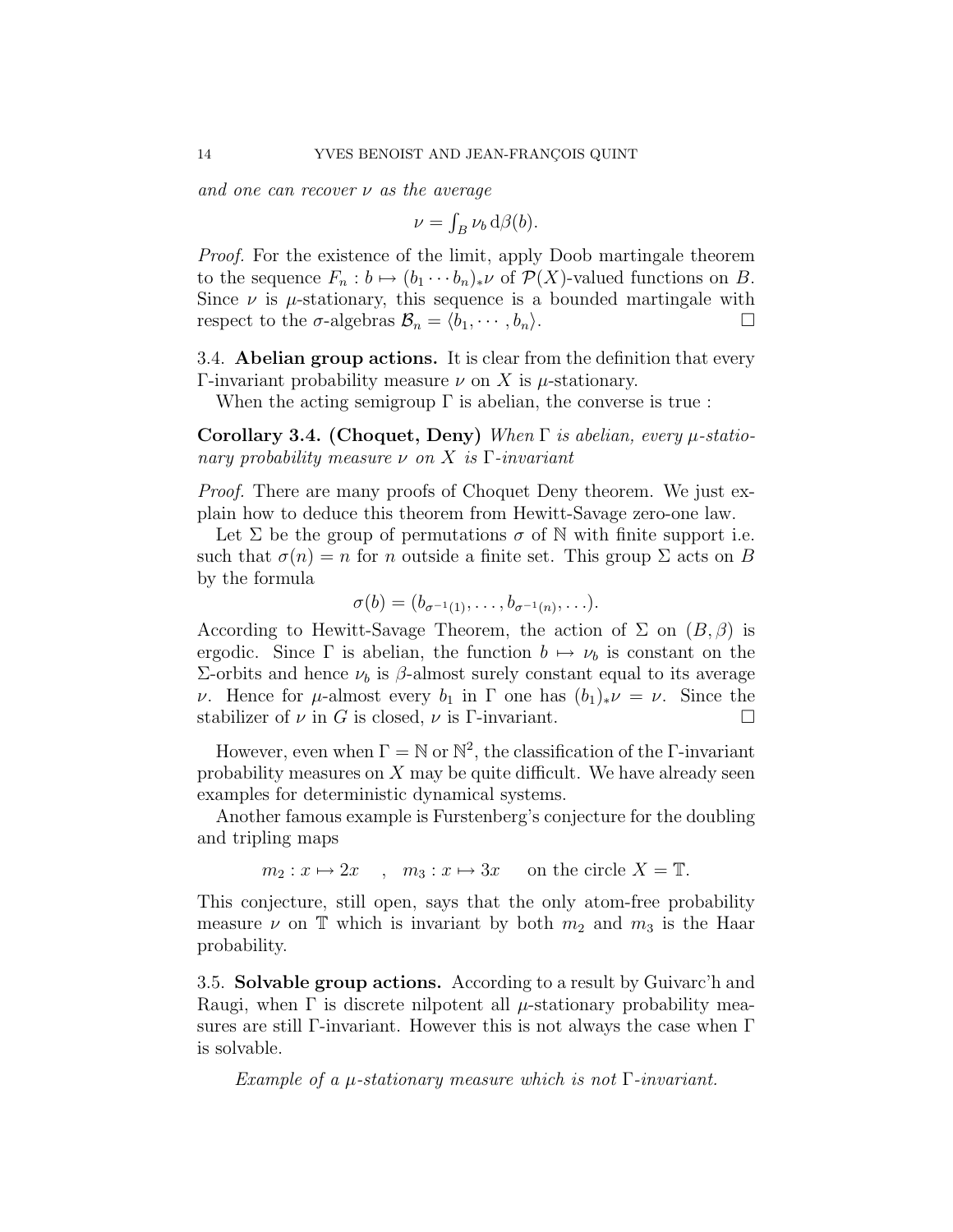We play head and tail with the two contractions

$$
c_0: x \mapsto \frac{x}{3}
$$
,  $c_1: x \mapsto \frac{x+2}{3}$  on the interval  $X = [0, 1]$ 

i.e. we choose  $\mu = \frac{1}{2}$  $\frac{1}{2}(\delta_{c_0} + \delta_{c_1})$  and  $\Gamma$  is the semigroup spanned by  $c_0$ and  $c_1$ . In this case the Cantor set

$$
K := \{ x = \sum_{i \ge 1} 2b_i 3^{-i} \mid b_i = 0 \text{ or } 1 \}
$$

is a closed Γ-invariant subset. Let  $\beta = \mu^{\otimes N}$  be the Bernoulli measure on the space  $B := \{0,1\}^{\mathbb{N}}$  and  $\xi : B \to K$  be the coding map given by  $\xi(b) = \sum_{i\geq 1} 2b_i 3^{-i}$ . The probability measure  $\nu_X := \xi_*(\beta)$  is  $\mu$ stationary but is not Γ-invariant.

Eventhough the stationary probability measure  $\nu_X$  is not Γ-invariant, one can easily answer to the five questions in this example :

<span id="page-14-0"></span>**Lemma 3.5.** a) For all x in X, the orbit closure  $\Gamma x$  is equal to  $\Gamma x \cup K$ . b) The only  $\mu$ -stationary probability measure  $\nu$  on X is  $\nu_X$ .

c) For all  $x_0$  in X, for  $\beta$ -almost all b in B, the empirical measures  $\nu_n = \frac{1}{n}$  $\frac{1}{n}(\delta_{x_0} + \cdots + \delta_{x_{n-1}})$  converge to  $\nu_X$ , where  $x_n = b_n \cdots b_1 x_0$ .

*Proof.* a) The  $2^n$  intervals  $I_w$ , image of  $[0, 1]$  by a word w of length  $\ell(w) = n$  in c<sub>0</sub>, c<sub>1</sub>, are disjoint of size 3<sup>-n</sup> and the Cantor set K is equal to the intersection  $K = \bigcap_{n \geq 1} \bigcup_{\ell(w)=n} I_w$ .

b) The equation  $\mu^{*n} * \nu = \nu$  means that each of the intervals  $I_w$  with  $\ell(w) = n$  have weight  $\nu(I_w) = 2^{-n}$ . This proves that  $\nu = \nu_X$ .

c) One may use the uniqueness of  $\nu$  and Breiman law of large numbers Proposition [3.8.](#page-15-2)

One may also notice that, because of the contraction property, one has only to check our statement for one point  $x_0$  in X. The coding map  $\xi : B \to K$  intertwins the two contractions

$$
C_0: b \mapsto 0b \quad , \quad C_1: b \mapsto 1b \quad \text{ of the space } B = \{0,1\}^{\mathbb{N}},
$$

with  $c_0$  and  $c_1$ , i.e. one has

$$
\xi \circ C_0 = c_0 \circ \xi \text{ and } \xi \circ C_1 = c_1 \circ \xi
$$

Then Birkhoff ergodic theorem applied to  $(\tilde{B}, \tilde{\beta}, T^{-1})$  tells us : for  $\beta$ -almost every  $b_0$  and b in B, the trajectory

$$
n \mapsto (b_n, \ldots, b_1, b_{0,1}, \ldots, b_{0,n}, \ldots)
$$

equidistributes towards  $\beta$ . Our result follows.

By construction in this example the limit measures  $\nu_b$  are Dirac masses  $\nu_b = \delta_{\xi(b)}$ . We say that  $\nu$  is  $\mu$ -proximal.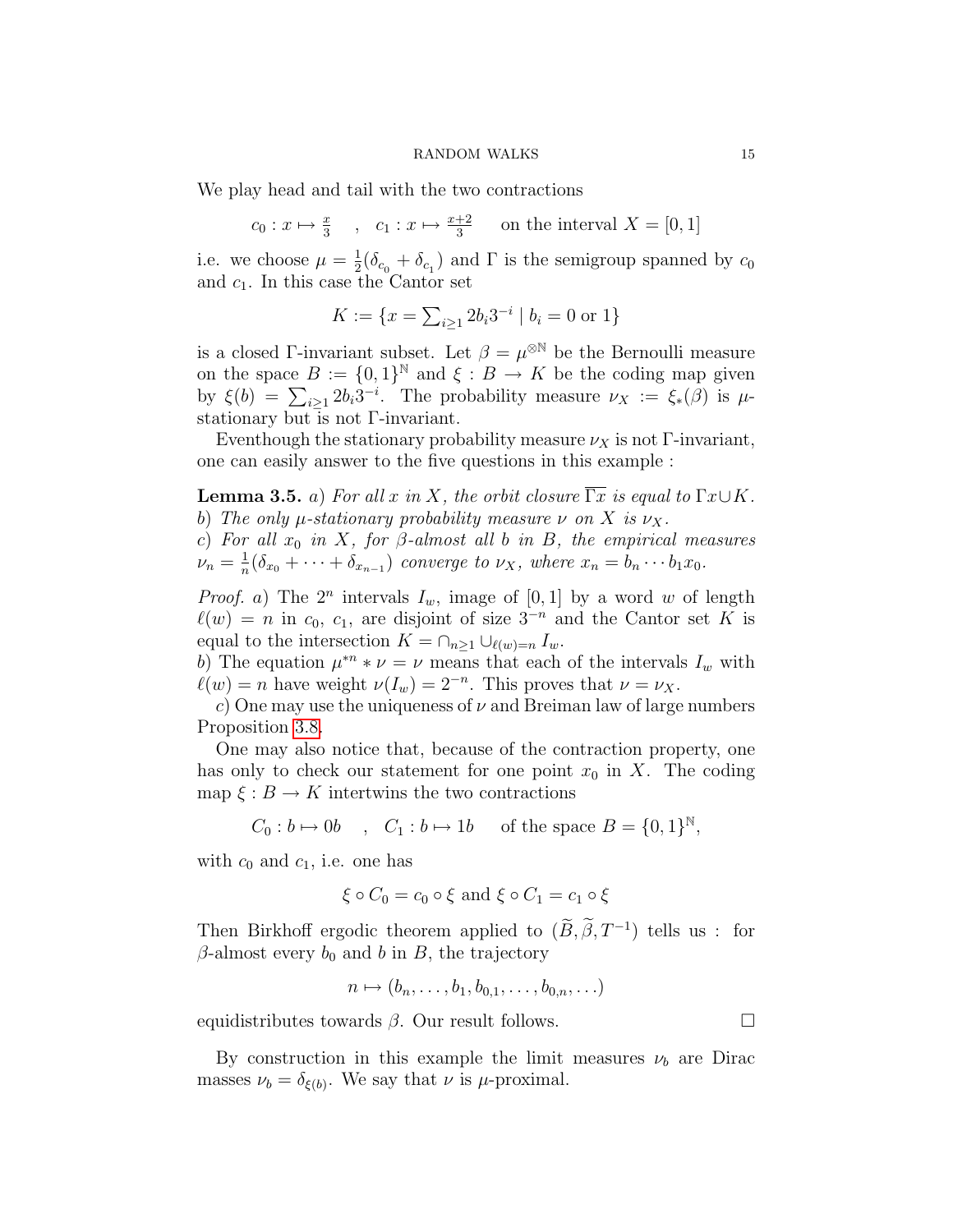<span id="page-15-0"></span>3.6. Stationary measures on projective spaces. The last example we would like to discuss is the linear action on the projective space. Its behavior is very similar to the solvable example in section [3.5.](#page-13-1)

In this example we set  $V = \mathbb{R}^d$  and  $G = SL(V)$ , X is the real projective space  $X = \mathbb{P}(V)$ ,  $\Gamma \subset G$  is a subsemigroup,  $\mu$  is a probability measure on G whose support A spans Γ. We make two assumptions on this semigroup. First, the action of  $\Gamma$  on V is strongly irreducible i.e. no finite union of proper subspaces of V is Γ-invariant. Second, the action of Γ on V is proximal i.e. one can find a sequence  $\gamma_n \in \Gamma$  such that  $\frac{\gamma_n}{\|\gamma_n\|}$  converges to a rank one matrix  $\pi$ . We denote by  $\Lambda_{\Gamma} \subset X$  the set of lines which are images  $\text{Im}\pi$  of such a rank one matrix.

### <span id="page-15-3"></span>Proposition 3.6. (Furstenberg)

a) For all x in X, the orbit closure is  $\overline{\Gamma x} = \Gamma x \cup K$ .

b) There exist only one  $\mu$ -stationary probability measure  $\nu_X$  on X.

c) For  $\beta$ -almost every b in B, there exists a line  $V_b \in \mathbb{P}(V)$  such that any

cluster point  $\pi \in \text{End}(V)$  of the sequence  $\frac{b_1 \cdots b_n}{\|b_1 \cdots b_n\|}$  has image  $V_b = \text{Im}(\pi)$ ; it satisfies the equivariance property  $V_b = b_1 V_{Tb}$  and the limit measures are Dirac masses given by  $(\nu_X)_b = \delta_{V_b}$ .

d) For all  $x_0$  in X, for  $\beta$ -almost all b in B, the empirical measures  $\nu_n = \frac{1}{n}$  $\frac{1}{n}(\delta_{x_0} + \cdots + \delta_{x_{n-1}})$  converge to  $\nu_X$ , where  $x_n = b_n \cdots b_1 x_0$ .

The statement of Proposition [3.6](#page-15-3) is motivated by Lemma [3.5.](#page-14-0) We omit the proof which is a tricky application of Proposition [3.3](#page-12-3) combined with the proximality assumption. See [\[17\]](#page-30-6) or [\[6\]](#page-29-7).

In the following corollary we keep the same group G and measure  $\mu$ but consider its action on the vector space  $X = V$ .

<span id="page-15-4"></span>Corollary 3.7. The only  $\mu$ -stationary probability measure  $\nu$  on V is the Dirac mass  $\delta_0$ .

*Proof.* Let  $\mu \in \mathcal{P}(G)$  be the image of  $\mu$  by the map  $g \mapsto g^{-1}$ . According to Proposition [3.6.](#page-15-3)c applied to the action of  $\mu$  on  $V^*$ , for every v in  $V \setminus \{0\}$ , and β-almost all b in B, the sequence  $b_n \cdots b_1 v$  goes to  $\infty$ . On the other hand, the dynamical system  $(b, v) \mapsto (Tb, b_1v)$  on  $B \times V$ preserves the probability measure  $\beta \otimes \nu$ . Hence, by Poincaré Recurrence Lemma, for  $\nu$ -almost all v in V, and  $\beta$ -almost all b in B, this sequence  $b_1 \cdots b_n v$  is recurrent. This implies  $\nu(V \setminus \{0\}) = 0$  as required.  $\Box$ 

<span id="page-15-1"></span>3.7. Breiman law of large number. We say that the action of  $\mu$  on X is uniquely ergodic if there exists only one  $\mu$ -stationary probability measure on X.

<span id="page-15-2"></span>**Proposition 3.8.** (Breiman) Assume  $X$  is compact and there exists only one  $\mu$ -stationary probability measure  $\nu$  on X. Then, for all  $x_0$  in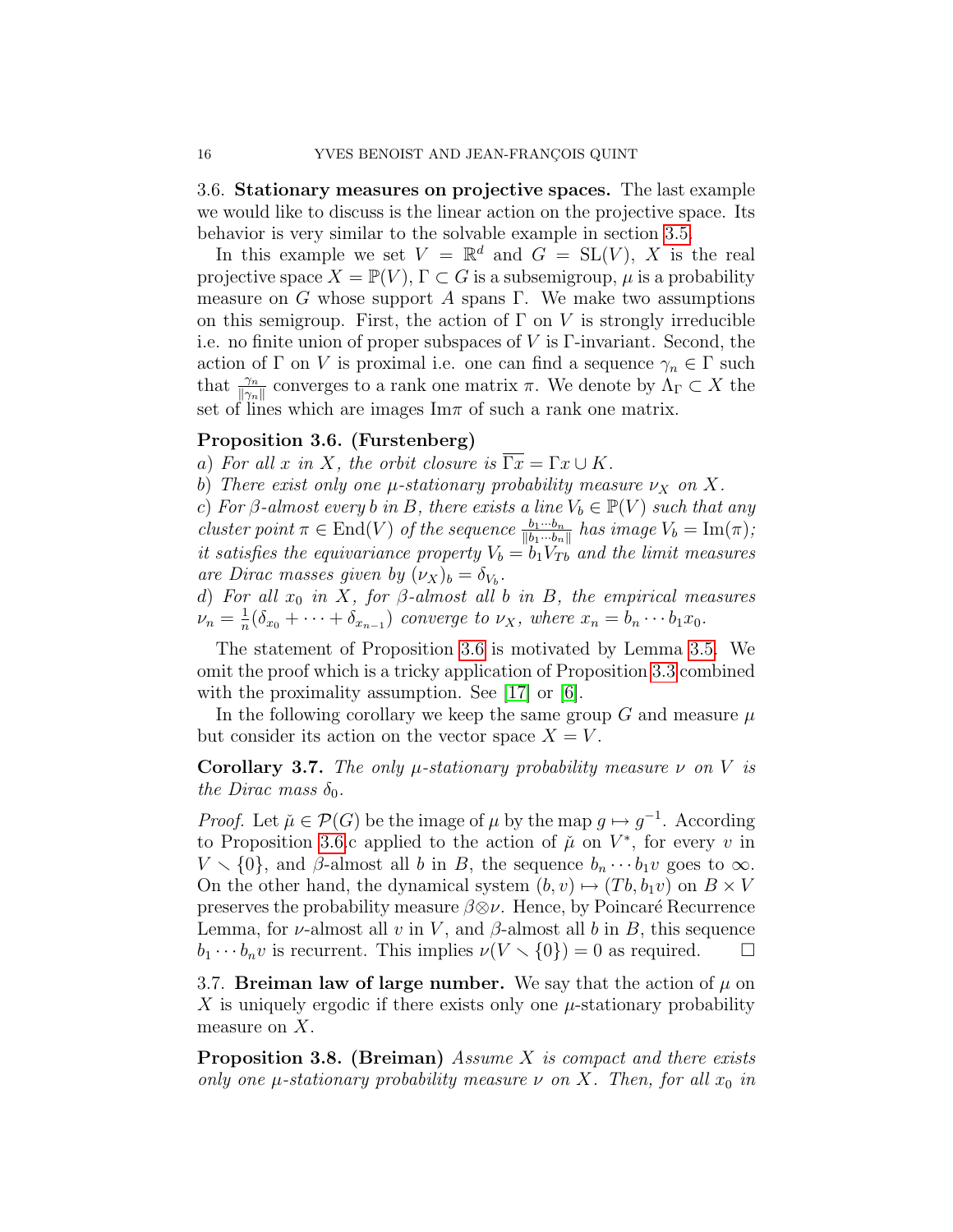$X$ , for  $\beta$ -almost every b in B, one has the convergence of the empirical measures  $\frac{1}{n}(\delta_{x_0} + \cdots + \delta_{x_{n-1}}) \xrightarrow[n \to \infty]{} \nu$ , where  $x_n = b_n \cdots b_1 x_0$ .

We recall that  $(B, \beta)$  is the one-sided Bernoulli space and that  $\mathcal{B}_n$ is the  $\sigma$ -subalgebra  $\mathcal{B}_n = \langle b_1, \ldots, b_n \rangle$ . We will use Kolmogorov law of large numbers which says

<span id="page-16-1"></span>**Lemma 3.9. (Kolmogorov)** For  $n \geq 1$ , let  $\varphi_n : B \to \mathbb{R}$  be a  $\mathcal{B}_n$ measurable function such that  $\mathbb{E}(\varphi_n \mid \mathcal{B}_{n-1}) = 0$ , and  $\sup_{n \geq 1} ||\varphi_n||_{L^2} < \infty$ . Then the average  $\frac{1}{n}(\varphi_1 + \cdots + \varphi_n)$  converges  $\beta$ -almost surely to 0.

The classical strong law of large numbers is the special case where  $\varphi_n(b) = \varphi(b_n)$  with  $\varphi$  a centered (square-)integrable function on A.

*Proof of Lemma [3.9.](#page-16-1)* The sequence  $\psi_n = \sum_{k=1}^n \varphi_k / k$  is a martingale which is bounded in  $L^2$ :

$$
\mathbb{E}(\psi_n^2) = \sum_{k=1}^n \mathbb{E}(\varphi_k^2)/k^2 \le \left(\sum_{k\ge 1} k^{-2}\right) \sup_{n\ge 1} \mathbb{E}(\varphi_n^2) < \infty.
$$

Hence by Doob martingale theorem, it converges almost surely. Apply Kronecker Lemma, i.e. Abel summation method, to conclude.  $\Box$ 

Proof of Proposition [3.8.](#page-15-2) See [\[8\]](#page-29-8). Choose

$$
\varphi_n(b) = \varphi(x_n) - \mu * \varphi(x_{n-1})
$$

where  $\varphi$  is a continuous function on X. According to Lemma [3.9](#page-16-1) with a shift in the indices, the average

$$
\frac{1}{n}\sum_{k=1}^n (\varphi(x_k) - \mu * \varphi(x_k))
$$

converges  $\beta$ -almost surely to 0. Hence any weak limit  $\nu_{\infty}$  of a subsequence of empirical measures  $\nu_n := \frac{1}{n} (\delta_{x_0} + \cdots + \delta_{x_{n-1}})$  is  $\mu$ -stationary. Since the action of  $\mu$  on X is uniquely ergodic,  $\mu_{\infty} = \nu$  is the only possibility. Since  $\mathcal{P}(X)$  is weakly compact,  $\nu_n$  converges weakly towards  $\nu$ .

This argument is very general and is very useful even when the action of  $\mu$  on X is not uniquely ergodic.

### 4. Random walk on the torus

<span id="page-16-0"></span>In this chapter we describe the main ideas in the proof of Theorem [1.1.](#page-3-1) The space X is the d-dimensional torus  $X = \mathbb{T}^d$ ,  $\Gamma$  is a subsemigroup of  $SL(d, \mathbb{Z})$  whose action on  $\mathbb{R}^d$  is strongly irreducible, and  $\mu$  is a probability measure on  $\Gamma$  whose support A is finite and spans  $\Gamma$ . If needed, we might replace  $\mu$  by a convolution power  $\mu^{*n_0}$ .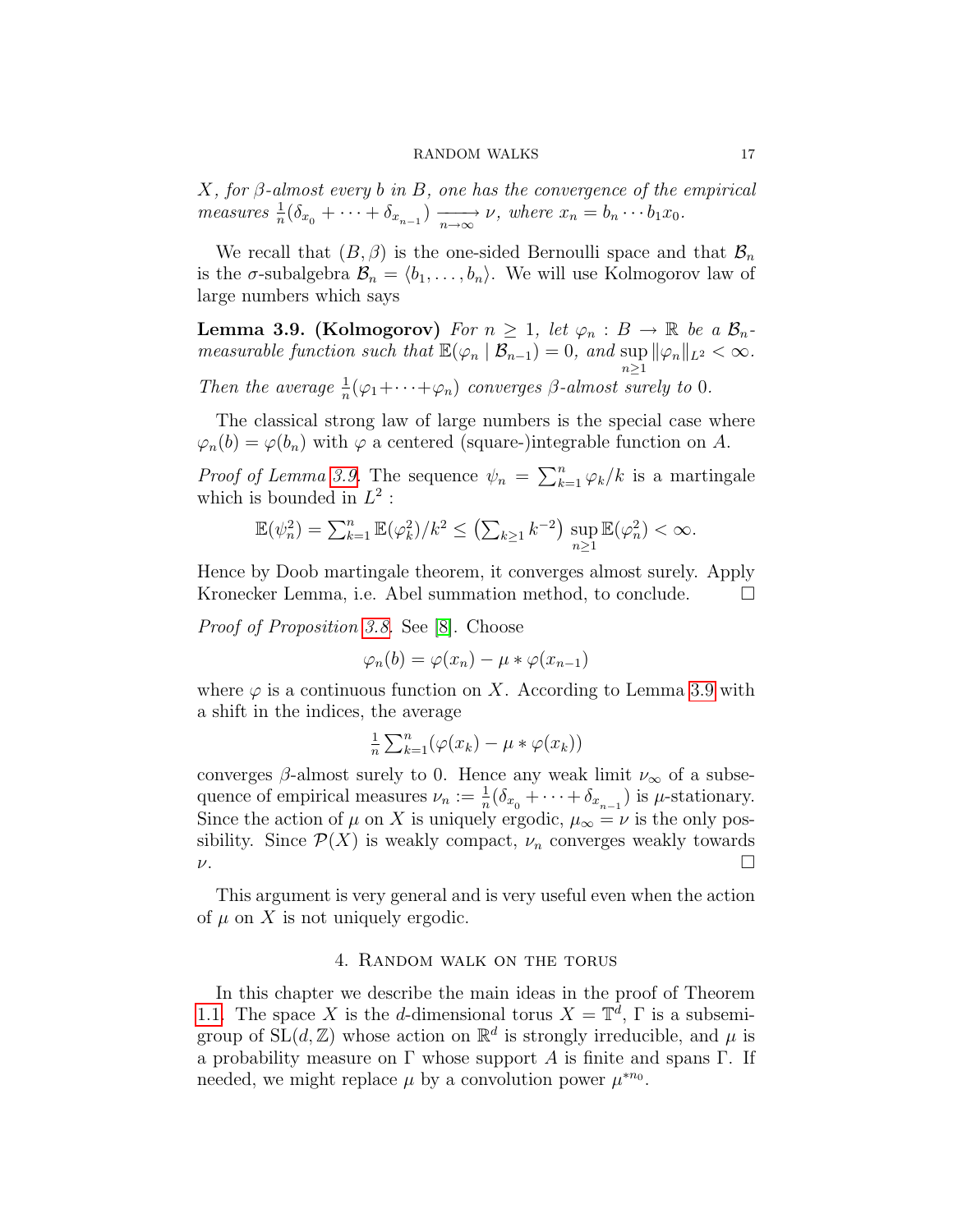<span id="page-17-0"></span>4.1. Empirical measures on the torus. We will first explain in this section how Theorem [1.1.](#page-3-1)d) implies Theorem [1.1.](#page-3-1)a) and [1.1.](#page-3-1)b).

We know that the Haar probability  $\nu_X$  is the only atom-free  $\mu$ stationary probability measure on  $X$  and we want to deduce that the empirical measures  $\nu_n$  of irrational points converge towards  $\nu_X$  (and hence the irrational Γ-orbits are dense).

Since we know, by the proof of Breiman law of large number, that any weak limit  $\nu_{\infty} \in \mathcal{P}(X)$  of a subsequence of  $\nu_n$  is  $\mu$ -stationary, we only have to check that such a measure  $\nu_{\infty}$  has no atom. By Lemma [3.2](#page-12-4) such an atom is on a finite orbit hence is rational with denominator say  $k \geq$ 1. Replacing  $\nu$  by  $k_*\nu$ , we only have to prove that  $\nu_{\infty}(\{0\})=0$ . This follows from the following proposition which controls the proportion of time for the excursions near 0. We denote by  $d$  the euclidean distance on  $\mathbb{T}^d$ .

<span id="page-17-1"></span>**Proposition 4.1.** For any  $\varepsilon_0 > 0$ , one can find  $r > 0$  such that, for all  $x_0$  in  $\mathbb{T}^d \setminus \{0\}$ , for  $\beta$ -almost every b in  $B$ ,

$$
\limsup_{n \to \infty} \frac{1}{n} |\{k \le n \mid d(x_k, 0) \le r\}| \le \varepsilon_0.
$$

The trajectories of the random walk on X are parametrized by couples  $(b, x) \in B \times X$ . We recall that  $x_k = b_k \cdots b_1 x_0$ .

*Proof.* We fix a small radius  $r_0 > 0$  and introduce the compact subset Y of  $\mathbb{T}^d \setminus \{0\}$ 

$$
Y = \{ x \in \mathbb{T}^d \mid d(x, 0) \ge r_0 \}.
$$

We introduce various times: The first return time in Y is

$$
\tau_Y = \tau_Y(b, x_0) = \inf\{k > 0 \mid x_k \in Y\} \in \mathbb{N} \cup \{\infty\},\
$$

the  $n^{\text{th}}$  return time in Y is

$$
\tau_{Y,n} = \tau_{Y,n}(b, x_0) = \inf\{k > \tau_{Y,n-1}(b, x_0) \mid x_k \in Y\},\
$$

the  $n^{\text{th}}$  excursion time outside Y is, when  $\tau_{Y,n-1} < \infty$ ,

$$
\sigma_{Y,n} = \sigma_{Y,n}(b, x_0) = \tau_{Y,n} - \tau_{Y,n-1},
$$

so that one has the equality  $\tau_{Y,n} = \sum_{p=1}^n \sigma_{Y,p}$ .

Since A is compact, the quantity  $M := \max_{g \in A} \log \|g\|$  is finite. At each step of the walk the distance to 0 can not decay faster than by a factor  $e^{-M}$ . Hence if one reaches the ball  $B(0,r)$  starting from Y, the excursion time must be larger than  $T := M^{-1} \log \frac{r_0}{r}$ . That is why the time

$$
\sigma_{Y\!,n}^T:=\sigma_{Y\!,n}{\bf 1}_{\{\sigma_{Y\!,n}\ge T\}}
$$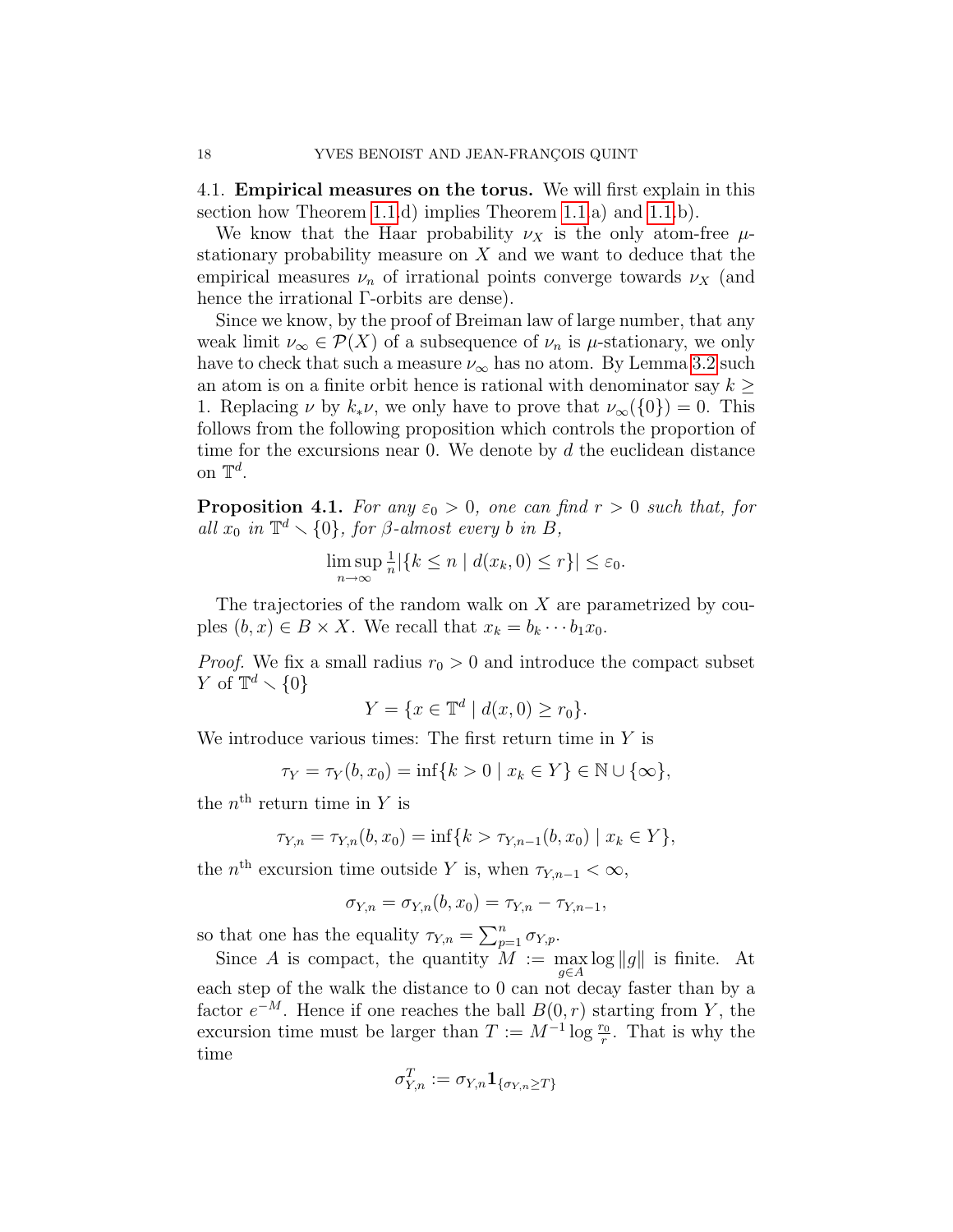satisfies the upper bound for the cardinality :

$$
|\{k \le n \mid d(x_k, 0) \le r\}| \le \sum_{p=1}^n \sigma_{Y, p}^T
$$

Now Proposition [4.1](#page-17-1) follows from the following two lemmas  $\Box$ 

For a function F on  $B \times X$  and x in X we write  $\mathbb{E}_x(F)$  for its expectation  $\mathbb{E}_x(F) = \int_B F(b, x) \, d\beta(b)$ . We denote by  $\mathbb{P}_x := \beta \otimes \delta_x$  the corresponding probability measure.

The first lemma tells us that the first return time has uniformly a finite exponential moment.

<span id="page-18-0"></span>**Lemma 4.2.** There exists  $\alpha > 0$  such that sup  $\sup_{x \in Y} \mathbb{E}_x(e^{\alpha \tau_Y}) < \infty.$ 

The second lemma tells us that, if the expectations of the large first return time have a uniform bound then the orbit averages of this large first return time have asymptotically the same uniform bound.

<span id="page-18-1"></span>**Lemma 4.3.** If one chooses  $r > 0$  such that the number  $T := M^{-1} \log \frac{r_0}{r}$ **EXECUTE: EXECUTE:**  $\sigma_Y^T$  or  $\sigma_Y^T$  or  $\sigma_Y^T$  or  $\sigma_Y^T$  all  $x_0$  in  $\mathbb{T}^d \setminus \{0\}$ , for  $\beta$ -almost all  $x{\in}Y$ b in B, one has lim sup n→∞ 1  $\frac{1}{n} \sum_{p=1}^n \sigma_{Y,p}^T \leq \varepsilon_0.$ 

We will be able to choose such an  $r > 0$  thanks to Lemma [4.2.](#page-18-0)

*Proof of Lemma [4.2.](#page-18-0)* During each excursion that it spends outside  $Y$ , the random walk behaves like the linear random walk on the vector space  $\mathbb{R}^d$ . We will take for granted Furstenberg positivity of the first Lyapounov : after replacing  $\mu$  by some power  $\mu^{*n_0}$  and choosing  $r_0$ small enough, one can find  $\delta > 0$  and  $a < 1$  such that the function  $u(x) := d(x, 0)^{-\delta}$  on  $\mathbb{T}^d \setminus \{0\}$  satisfies

$$
\int_G u(gx) d\mu(g) \le a u(x) \text{ for all } x \notin Y.
$$

By induction, using the Markov property and the fact that the sets  $\{\tau_Y > n-1\}$  are  $\mathcal{B}_{n-1}$ -measurable, one gets the bound, for  $x_0 \notin Y$  and  $n \geq 1$ 

$$
\mathbb{E}_{x_0}(u(x_n)\mathbf{1}_{\{\tau_Y > n\}}) \leq a \mathbb{E}_{x_0}(u(x_{n-1})\mathbf{1}_{\{\tau_Y > n-1\}}) \leq \cdots \leq a^{n-1} \mathbb{E}_{x_0}(u(x_1)) \leq a^{n-1} e^{\delta M} u(x_0),
$$

and hence one has

$$
\mathbb{P}_{x_0}(\{\tau_Y > n\}) \leq r_0^{\delta} \mathbb{E}_{x_0}(u(x_n) \mathbf{1}_{\{\tau_Y > n\}}) \leq a^{n-1} e^{\delta M}.
$$

This proves that the function  $\tau_Y$  has an exponential moment.  $\Box$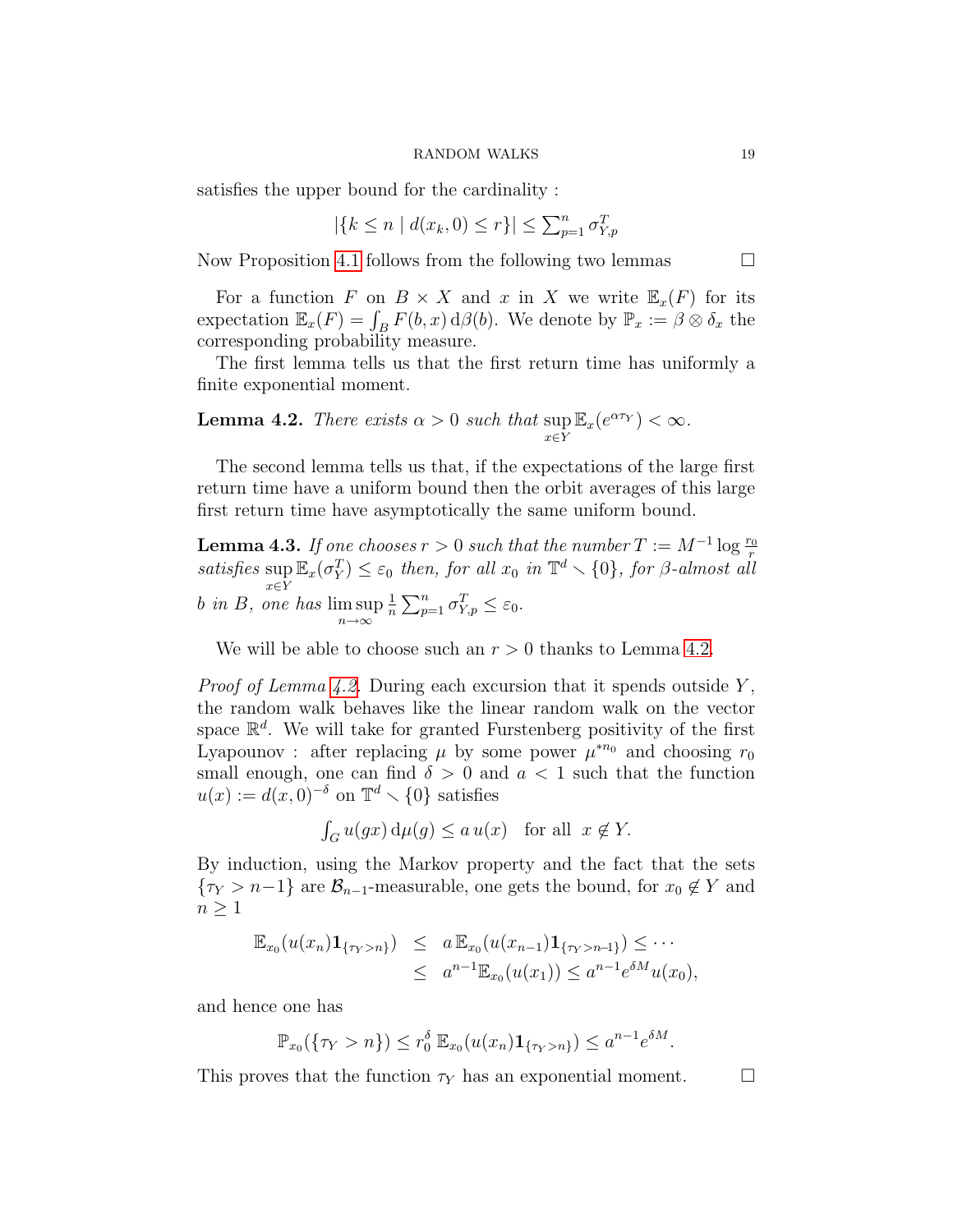*Proof of Lemma [4.3.](#page-18-1)* For  $\varepsilon > 0$  we estimate, choosing  $\alpha > 0$  small enough, using the Markov property, and using the bound  $e^t \leq 1+t+t^2e^t$ for  $t > 0$ ,

$$
\mathbb{P}_{x_0}(\{\tau_{Y,n}^T \ge n(\varepsilon_0 + \varepsilon)\}) \le e^{-\alpha n(\varepsilon_0 + \varepsilon)} \mathbb{E}_{x_0}(\prod_{p=1}^n e^{\alpha \sigma_{Y,p}^T})
$$
  
\n
$$
\le e^{-\alpha n(\varepsilon_0 + \varepsilon)} (\sup_{x \in X} \mathbb{E}_x(e^{\alpha \tau_Y^T}))^n
$$
  
\n
$$
\le e^{-\alpha n(\varepsilon_0 + \varepsilon)} (1 + \alpha \varepsilon_0 + O(\alpha^2))^n \le e^{-\alpha n \varepsilon/2}.
$$

Since this series converges, we can apply Borel-Cantelli Lemma.  $\square$ 

<span id="page-19-0"></span>4.2. Equidistribution of finite orbits. We explain in this section how Theorem [1.1.](#page-3-1)d) implies Theorem 1.1.b) and 1.1.e).

We know that the Haar probability  $\nu_X$  is the only atom-free  $\mu$ stationary probability measure on  $X$  and we want to deduce that any sequence  $\nu_{Y_n}$  of invariant probability on distinct finite orbits  $Y_n$  converge towards  $\nu_X$  (the proof of [1.1.](#page-3-1)b) is similar).

Since any weak limit  $\nu_{\infty} \in \mathcal{P}(X)$  of a subsequence of  $\nu_{Y_n}$  is  $\mu$ stationary, we only have to check that such a measure  $\nu_{\infty}$  has no atom. As in the previous section, we only have to prove that  $\nu_{\infty}(\{0\})=0$ . This follows directly from the following corollary.

**Corollary 4.4.** For any  $\varepsilon_0 > 0$ , one can find  $r > 0$  such that, for all finite  $\Gamma$ -orbit  $Y \subset \mathbb{T}^d \setminus \{0\}$ , one has  $\nu_Y(B(0,r)) \leq \varepsilon_0$ 

*Proof.* Integrating over  $B$ , the conclusion of Proposition [4.1](#page-17-1) one gets the following statement: For any  $\varepsilon_0 > 0$ , one can find  $r > 0$  such that, for all  $x_0$  in  $\mathbb{T}^d \setminus \{0\}$ , for  $\beta$ -almost every b in B,

$$
\limsup_{n \to \infty} \frac{1}{n} \sum_{k=0}^{n-1} \mathbb{P}_{x_0}(\{d(x_k, 0) \le r\}) \le \varepsilon_0.
$$

Averaging this statement, for  $x_0$  in Y, one gets  $\nu_Y(B(0,r)) \leq \varepsilon_0$ .  $\Box$ 

<span id="page-19-1"></span>4.3. Stationary measures on the torus. In this section, following the general strategy of [\[3\]](#page-29-4), we sketch the proof of Theorem [1.1.](#page-3-1)d), i.e. the fact that the Haar probability  $\nu_X$  is the only atom-free  $\mu$ -stationary probability measure on  $X$ . For a rigorous proof see [\[3\]](#page-29-4).

<span id="page-19-2"></span>4.3.1. Reduction to the Key Step. We start with an atom-free  $\mu$ -stationary  $\mu$ -ergodic probability measure  $\nu$  on  $X = \mathbb{T}^d$ , and we want to prove that  $\nu = \nu_X$ . In order to lighten the notations we assume that the action of  $\Gamma$  on  $V = \mathbb{R}^d$  is proximal, (this is certainly the case when  $d = 2$ ). From Furstenberg propositions [3.3](#page-12-3) and [3.6,](#page-15-3) we know that, for β-almost every b in B, we have a limit probability measure  $\nu_b \in \mathcal{P}(\mathbb{T}^d)$ and a limit line  $V_b \subset \mathbb{R}^d$ . The key step of the proof is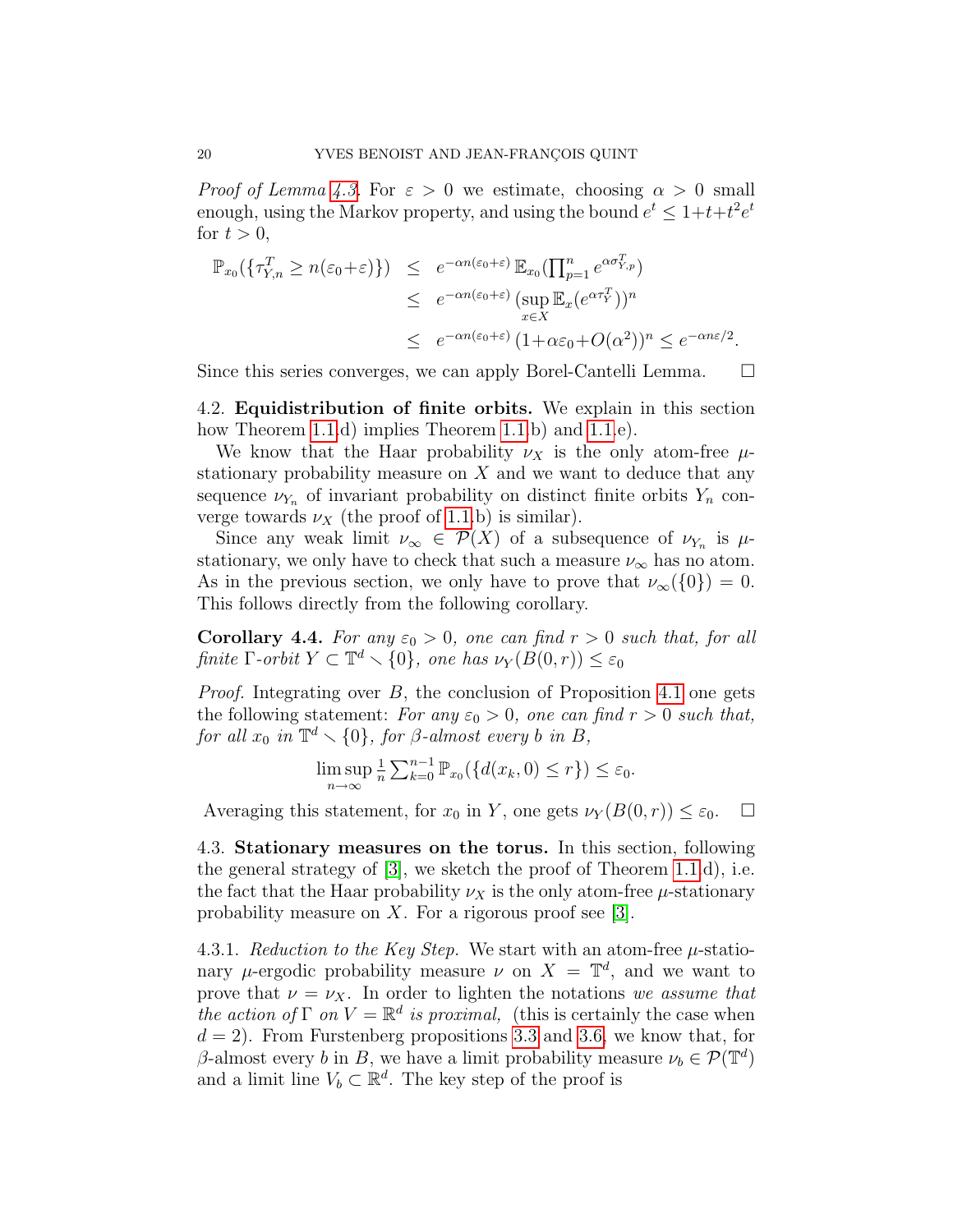**Key Step.** For  $\beta$ -almost all b in B, the probability  $\nu_b$  is  $V_b$ -invariant.

We mean " $\nu_b$  is invariant by translations  $x \mapsto x + v$  with  $v \in V_b$ ".

*Proof of (Key Step*  $\Longrightarrow \nu = \nu_X$ ). The stabilizer of  $\nu_b$  in  $\mathbb{T}^d$  is a closed subgroup. According to the Key Step, its connected component  $S_b$  is a non-zero subtorus of  $\mathbb{T}^d$ , and one has  $S_b = b_1(S_{T_b})$ . Let  $\mathcal{F}$  be the set of non-zero subtori of  $\mathbb{T}^d$ . By construction, the image  $\eta$  of  $\beta$  by the map  $b \mapsto S_b$  is a  $\mu$ -ergodic  $\mu$ -stationary probability measure on the countable set F. Hence by Lemma [3.2](#page-12-4) the support of  $\eta$  is finite and Γ-invariant. This contradicts the strong irreducibility of  $\Gamma$  unless  $S_b = \mathbb{T}^d$ . Hence one has  $\nu_b = \nu_X$ . Since by Proposition [3.3,](#page-12-3) the probability  $\nu$  is the average of the  $\nu_b$ , one gets  $\nu = \nu_X$ .

In order to prove the Key Step, we need more notations. We choose a vector

 $v_b \in V_b$ ,  $||v_b|| = 1$  and set  $\theta(b) = \log ||b_0v_{Tb}||$ .

Since  $V_b$  is a line, one has then

 $b_0 v_{Tb} = \pm e^{\theta(b)} v_b$  for  $\beta$ -almost all  $b \in B$ .

In order to lighten the notations, we assume that we can choose these signs  $\pm$  to be positive.

4.3.2. Non degeneracy of the  $\nu_b$ . Before checking the Key Step, we need to know

<span id="page-20-0"></span>**Lemma 4.5.** For  $\beta$ -almost all b in B, for all x in  $\mathbb{T}^d$ , one has

 $\nu_b(x + V_b) = 0.$ 

*Proof.* The main point is to prove that  $\nu_b$  is atom-free. For that we check a recurrence property for the action of  $\mu$  on  $X \times X \setminus \Delta_X$  where  $\Delta_X$  is the diagonal. This property is very similar to the recurrence property for the action of  $\mu$  on  $\mathbb{T}^d \setminus \{0\}$  in Proposition [4.1.](#page-17-1)

4.3.3. The fibered dynamical system. We introduce the following fibered dynamical system  $(B^X, \beta^X, T_X)$  which is well adapted to the study of the random walk on X

$$
B^X = B \times X \ , \ \beta^X = \int_B \delta_b \otimes \nu_b \, d\beta(b) \ , \ T_X(b, x) = (Tb, b_1^{-1}x).
$$

We note that the probability measure  $\beta^X$  is  $T_X$ -invariant. Inspired by [\[12\]](#page-29-9), we desintegrate the probability measure  $\nu_b$  along the leaves  $x + V_b \subset \mathbb{T}^d$  using the parametrization of the leaves

$$
\mathbb{R} \to x + V_b \; ; \; t \mapsto x + tv_b.
$$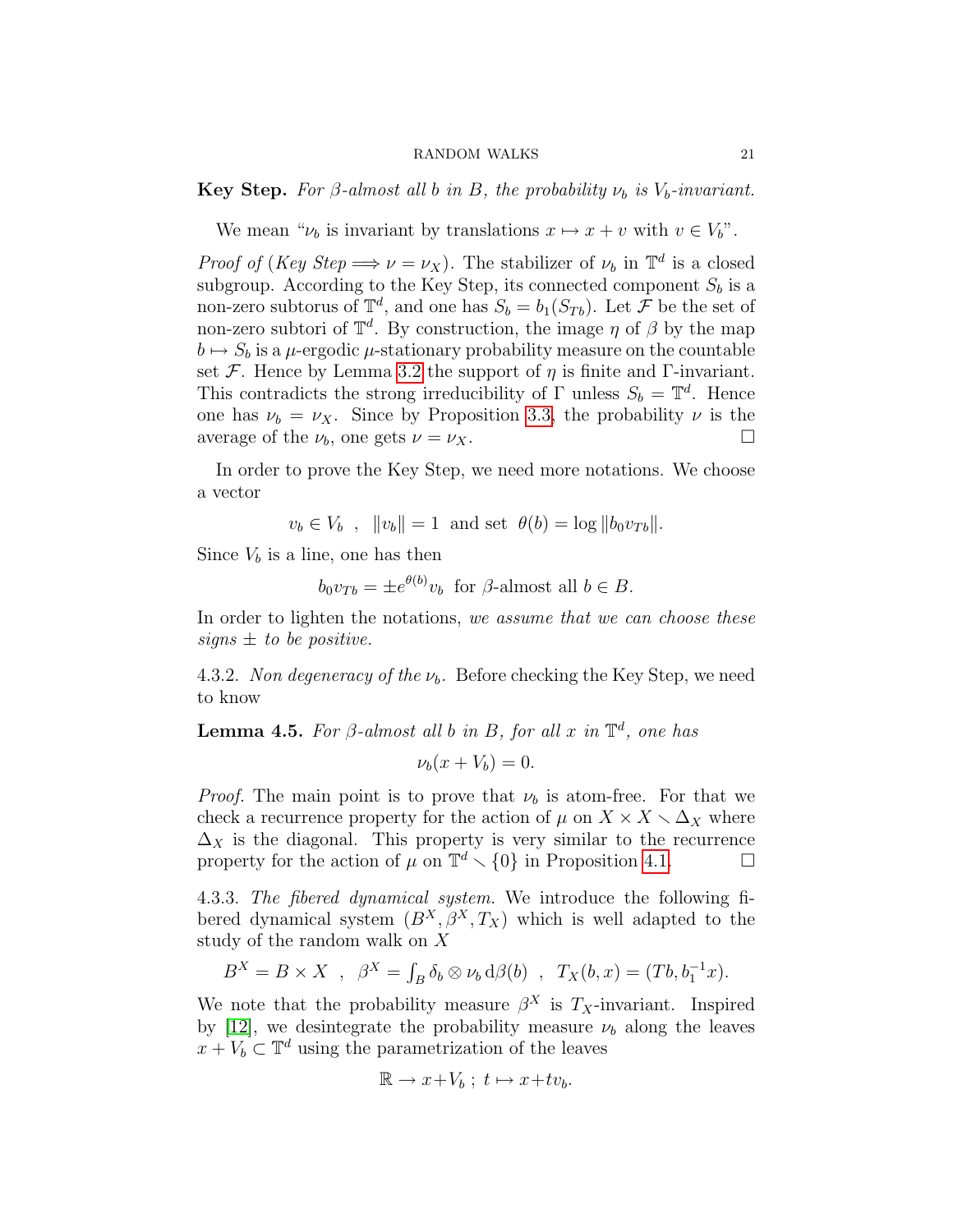For  $\beta^X$ -almost all  $(b, x)$  in  $B \times X$ , the conditional measures along these leaves give Radon measures  $\sigma(b, x)$  on R which are well-defined modulo normalization. The Key Step can be restated as an invariance by translation of these conditional measures. We denote by  $\tau_t$  the translation on R i.e.  $\tau_t(s) = s + t$ .

**Key Step bis** For  $\beta^X$ -almost every  $(b, x)$  in  $B \times X$ , and  $\varepsilon_0 > 0$ , one can find  $t \in (0, \varepsilon_0)$  such that

$$
(\tau_t)_*\sigma(b,x)=\sigma(b,x).
$$

Our aim now is to sketch the proof of the Key Step bis. By construction the map  $\sigma$  satisfies the following two crucial properties that we plan to use :

<span id="page-21-0"></span>**Fact 4.6.** There exists a Borel set  $E \subset B^X$ ,  $\beta^X(E) = 1$  such that

$$
((b, x) \in E, (b, x + tv_b) \in E)) \Longrightarrow \sigma(b, x) = (\tau_t)_* \sigma(b, x + tv_b).
$$

<span id="page-21-1"></span>**Fact 4.7.** For  $\beta^X$ -almost every  $(b, x)$  in  $B \times X$ , one has

$$
\sigma(b, x) = (e^{\theta(b)})_* \sigma(T_X(b, x)).
$$

Thanks to Fact [4.6](#page-21-0) we have roughly to find many pairs of points  $(b', x')$ ,  $(b', x' + tv_{b'})$  in E sitting on the same leaf and on which  $\sigma$  takes the same value.

As a consequence of Fact [4.7,](#page-21-1) one also has, for  $n \geq 1$ 

(4.1) 
$$
\sigma(b, x) = (e^{\theta_n(b)})_* \sigma(T_X^n(b, x))
$$

where  $\theta_n(b)$  is the Birkhoff sum

<span id="page-21-2"></span>
$$
\theta_n(b) := \theta(b) + \cdots + \theta(T^{n-1}b).
$$

4.3.4. Piece of fibers. Another crucial point in our approach is the fact that our fibered dynamical system is not invertible. In order to lighten the notations, we assume that  $|A| = 2$ . The fibers of  $T_X^n$  contain then  $2<sup>n</sup>$  elements and are parametrized by

$$
A^n \longrightarrow T_X^{-n}(T_X^n(b, x))
$$
  
\n
$$
a \mapsto h_{n,b,x}(a) := (aT^n b, a_1 \cdots a_n b_n^{-1} \cdots b_1^{-1} x)
$$

where  $aT^{n}b := (a_1, \ldots, a_n, b_{n+1}, b_{n+2}, \ldots) \in B$ . According to Formula [\(4.1\)](#page-21-2), one will be able to control the function  $\sigma$  on the "piece of fibers"

$$
A_{n,b} := \{ a \in A^n \mid \ |\theta_n(aT^n b) - \theta_n(b)| < 1 \}.
$$

<span id="page-21-3"></span>Eventhough this piece of fiber is very small, one has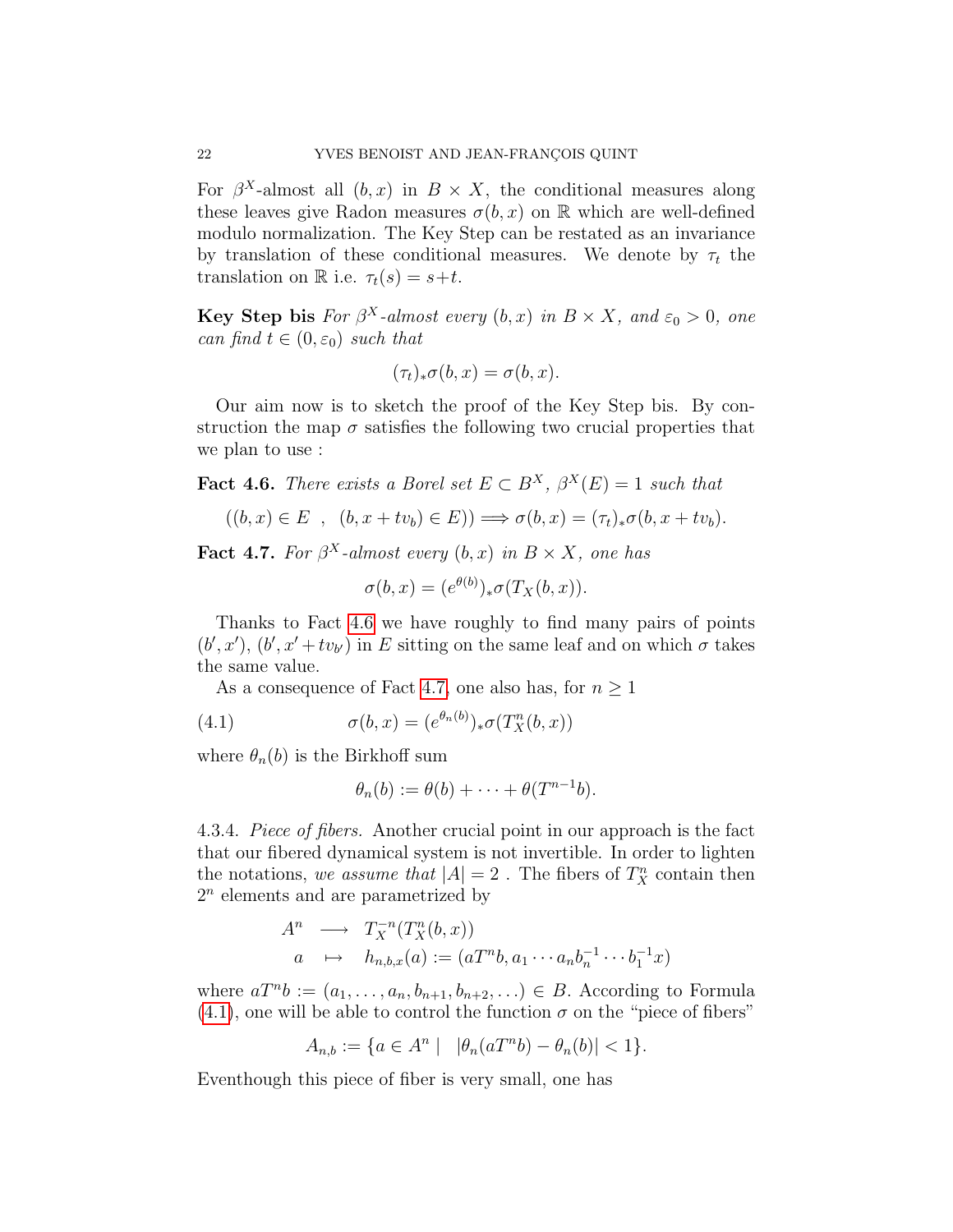Lemma 4.8. (Equidistribution of pieces of fibers) Let  $K \subset B^X$ be a Borel subset. Then for  $\beta^X$ -almost all  $(b, x) \in B^X$ , the limit

$$
\psi_{b,x} = \lim_{n \to \infty} \frac{1}{|A_{n,b}|} \sum_{a \in A_{n,b}} \mathbf{1}_K(h_{n,b,x}(a))
$$

exists and satisfies  $\int_{B^X} \psi_{b,x} d\beta(b,x) = \beta^X(K)$ .

The proof of Lemma [4.8](#page-21-3) relies on an interpretation of similar averages as conditional expectations against an increasing sequence of  $\sigma$ -subalgebras and on Doob martingale theorem.

Using Lusin theorem, for  $\varepsilon > 0$  small, we find a compact subset  $K \subset E$  with  $\beta^X(K^c) < \varepsilon^2$  on which the functions  $\theta$ ,  $\sigma$ , and  $(b, x) \mapsto V_b$ are continuous. Lemma [4.8](#page-21-3) tells us that a large proportion of points of the pieces of fibers are sitting in K. Using Egoroff theorem, for  $\varepsilon > 0$ small, we find a compact subset  $L \subset E$  with  $\beta^X(L^c) < \varepsilon$  on which the average in Lemma [4.8](#page-21-3) is larger than  $1-\varepsilon$ , uniformly for  $n \geq n_0$ .

4.3.5. Exponential drift. This argument is analogous to the polynomial drift in Section [2.5,](#page-11-0) but we replace the orbit of the unipotent flow by the pieces of fibers of  $T_X^n$  and we replace Birkhoff ergodic theorem by Doob martingale theorem.

More precisely, by Lemma [4.5,](#page-20-0) for a set of full measure of points  $(b, x)$  in L, one can find a sequence  $y_p = x + v_p \in X$  with  $(b, y_p) \in L$ , with  $v_p \in V$  converging to 0, and  $v_p \notin V_b$ . For all p, we can wait up to some time  $n = n_p$  so that

$$
\theta_n(b)\|b_n^{-1}\cdots b_1^{-1}v_p\|\simeq \varepsilon_0,
$$

where  $\simeq$  stands for "equal up to a uniform multiplicative constant". We know that a proportion at least  $1 - 2\varepsilon$  of the words  $a \in A_{n,b}$ parametrize points of the two fibers which belong to  $K$ :

$$
(b', x') = h_{n,b,x}(a) \in K
$$
 and  $(b', y') = h_{n,b,y_p}(a) \in K$ .

In order to lighten the notations, we have not explicitely writen all the dependances in  $p$ . We can write

$$
y' = x' + v'
$$
 with  $v' = a_1 \cdots a_n b_n^{-1} \cdots b_1^{-1} v_p$ 

Using twice the law of the angles below, one can control the size of this drift vector  $v'$  by the product of two norms up to a fixed multiplicative constant, i.e. one has

$$
||v'|| \simeq ||a_1 \cdots a_n|| ||b_n^{-1} \cdots b_1^{-1} v_p||
$$
  
\n
$$
\simeq e^{\theta_n (aT^n b)} ||b_n^{-1} \cdots b_1^{-1} v_p||
$$
  
\n
$$
\simeq e^{\theta_n (b)} ||b_n^{-1} \cdots b_1^{-1} v_p|| \simeq \varepsilon_0
$$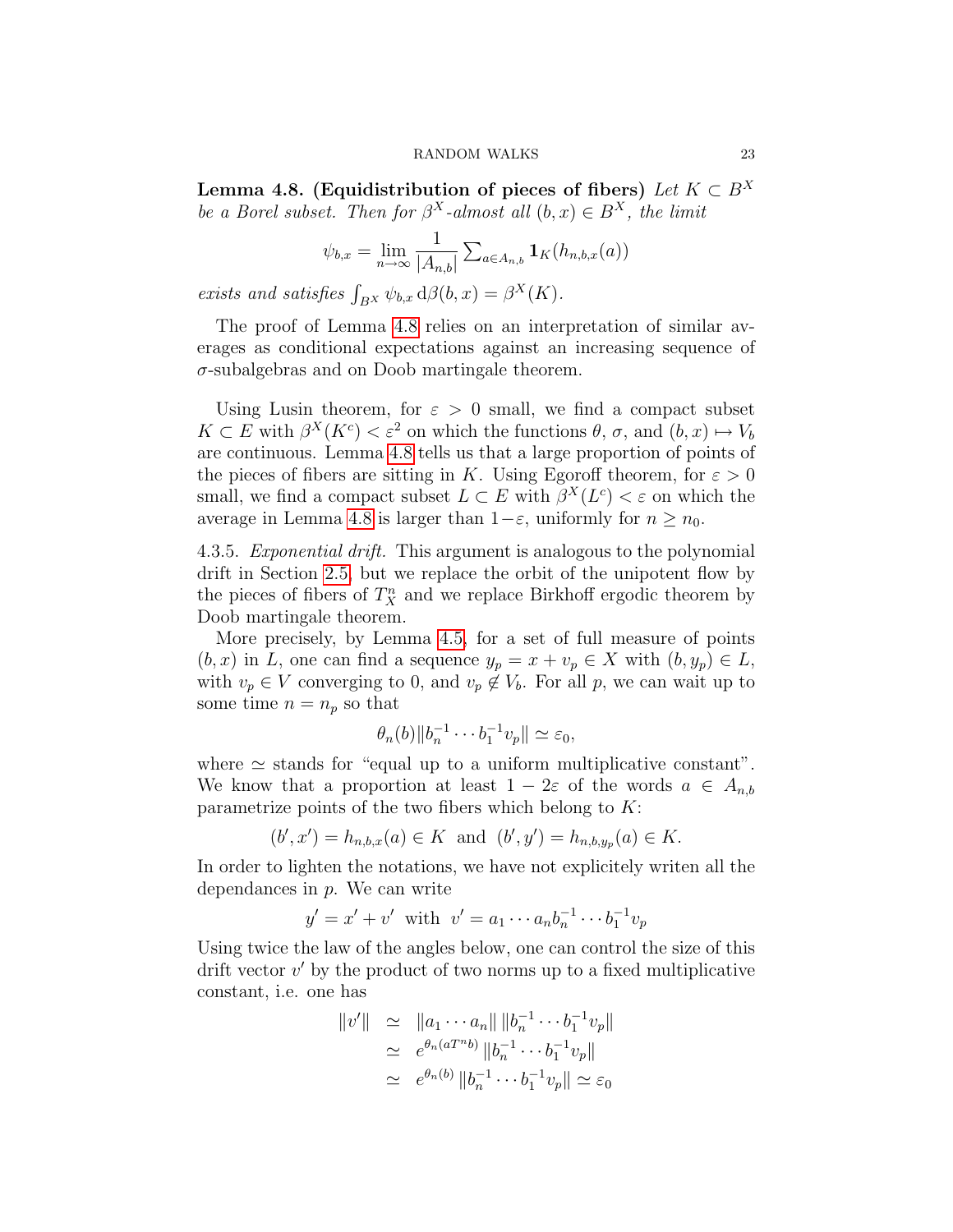Using similar computations one can also check that the direction of v' is very near  $V_{b'}$ . Extracting, we can assume that  $\theta_n(aT^n b) - \theta_n(b)$ converges to  $\theta_0$ . Say  $\theta_0 = 0$  to simplify notations. Passing to the limit we get points

 $(b'_\infty, x'_\infty) \in K$ ,  $(b'_\infty, x'_\infty + v'_\infty) \in K$  with  $v'_\infty = t_\infty v_{b'_\infty}$ ,  $t_\infty \simeq \varepsilon_0$ . and the equality

$$
\sigma(b,x)=\sigma(b'_\infty,x'_\infty)=(\tau_{t_\infty})_*\sigma(b'_\infty,x'_\infty+v'_\infty)=(\tau_{t_\infty})_*\sigma(b,x),
$$

This concludes the Key Step bis.

4.3.6. Law of the angle. In general when  $g$  is a matrix and  $w$  a vector one has

$$
||gw|| \simeq ||g|| \, ||w||
$$

except when  $w$  is near some "repulsing hyperplane" that we denote by  $X_g^{\lt} \in \mathbb{P}(V^*)$ . A key fact used in the previous exponential drift argument was a control of the norm of the drift vector  $||v'||$  for a large proportion of the words a, up to a uniform multiplicative constant. This control follows from the following asymptotic law which allows us, for any vector  $w$  in  $V$ , to bound below, for a large proportion of the words a, the angle between  $X_{a_1\cdots a_n}^{\lt}$  and w.

We denote by  $\mu \in \mathcal{P}(G)$ , the image of  $\mu$  by  $g \mapsto g^{-1}$  and by  $\nu^*$  the unique  $\mu$ -stationary probability measure on  $\mathbb{P}(V^*)$ .

Lemma 4.9. (Law of the angles) For  $\beta$ -almost all b in B, for all  $\varphi \in C_c(\mathbb{P}(V^*))$  one has

$$
\lim_{n\to\infty}\frac{1}{|A_{n,b}|}\sum_{a\in A_{n,b}}\varphi(X^{\lt}_{a_1\cdots a_n})\;\;=\;\;\int_{\mathbb{P}(V^*)}\varphi(y)\,\mathrm{d}\nu^*(y).
$$

We note that the space  $X = G/\Lambda$  does not occur in the statement of the law of the angles.

If the left hand-side were an average over the whole fiber  $A<sup>n</sup>$ , then the rough meaning of this law would just be that  $\nu^*$  can be obtained by the image of  $\mu^{\otimes N}$  by Furstenberg coding map  $B \to \mathbb{P}(V^*); b \mapsto \xi^*(b)$ . But the left-hand side is an average over a piece  $A_{n,b}$  of the fiber  $A^n$ whose relative size goes to 0.

The proof of the law of the angle requires then a precise understanding of the Birkhoff sum  $\theta_n(b)$ . We need to know that they satisfy, exactly like the random walk on R, the law of the iterated logarithm, the large deviations principle, and the local limit theorem. Hence, the pioneering papers of LePage [\[22\]](#page-30-7) and Guivarc'h-Raugi [\[19\]](#page-30-8) on random products of matrices, see also [\[6\]](#page-29-7), give us the main tools in order to prove our law of the angles in [\[3\]](#page-29-4).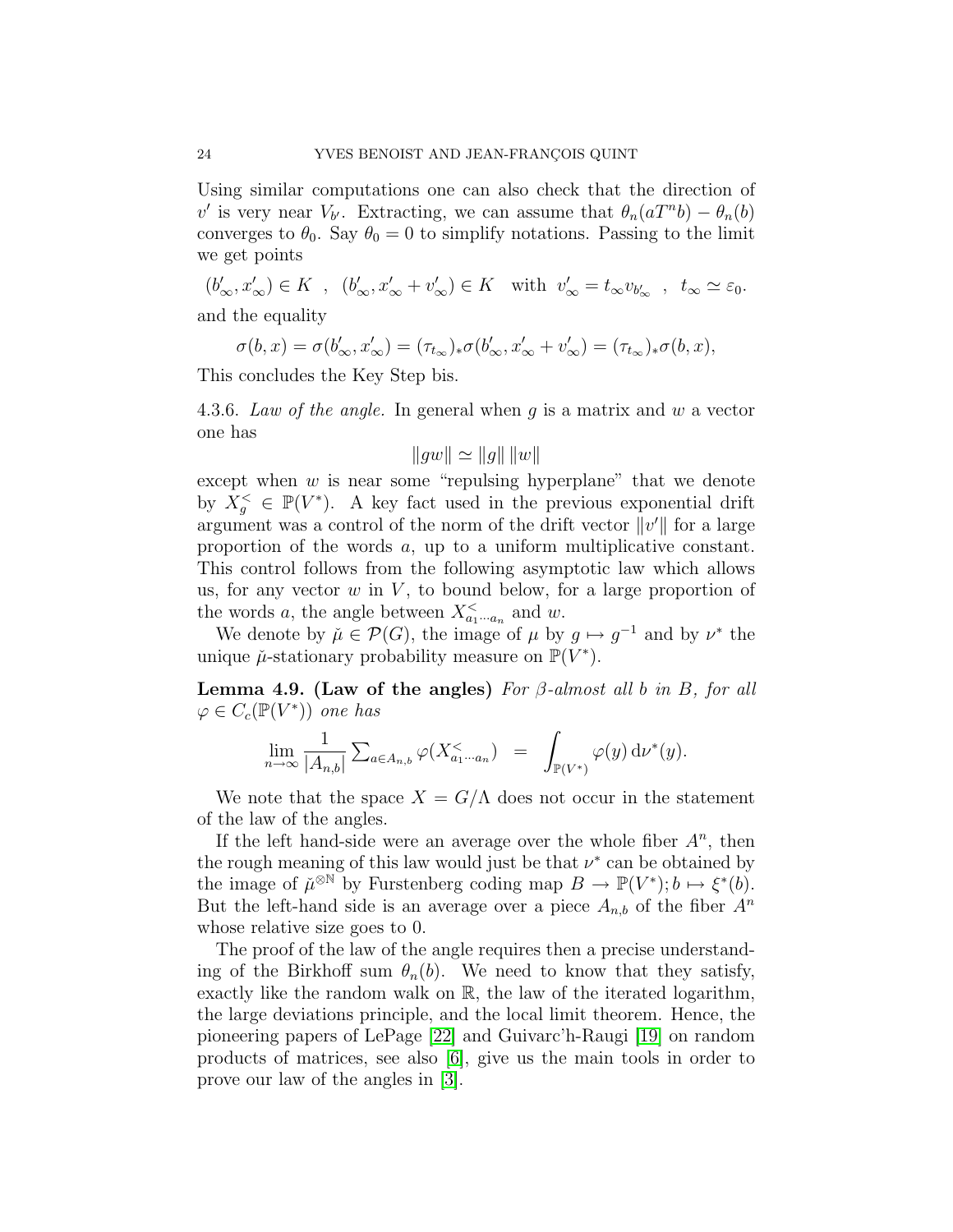<span id="page-24-0"></span>4.4. Random walk on the space of lattices. The proof of Theorem [1.1](#page-3-1) that we have just described works also for Theorem [1.2.](#page-4-0) There is almost nothing to change. We just have to replace the torus  $\mathbb{T}^d$  by the space  $X := SL(d, \mathbb{R})/SL(d, \mathbb{Z}) = G/\Lambda$  of unimodular lattices in  $\mathbb{R}^d$ , and the action of  $\Gamma$  on  $\mathbb{R}^d$  by the adjoint action on the Lie algebra  $V := \mathfrak{g}$ of G. In this section, we would just like to explain how to deal with two new difficulties.

4.4.1. Empirical measures on the space of lattices. The first new difficulty comes from the non-compactness of  $SL(d, \mathbb{R})/SL(d, \mathbb{Z})$ . We have to be sure that there is no escape of mass for the empirical measures i.e. we have to answer to Question [\(1.3\)](#page-2-1). To overcome this difficulty, we check that  $\nu_{\infty}(X) = 1$ , using a similar argument as in Proposition [4.1](#page-17-1) with a proper function  $u: X \to [0, \infty)$ . This proper function u is exactly the one used by Eskin and Margulis in [\[14\]](#page-29-10) in order to prove recurrence properties for the random walk on X. For more general spaces  $X = G/\Lambda$  in the next Chapter, we will have to use a proper function  $u$  that we constructed in [\[5\]](#page-29-5).

4.4.2. Reduction to the Key Step. We start with an atom-free  $\mu$ -stationary  $\mu$ -ergodic probability measure  $\nu$  on  $X = SL(d, \mathbb{R})/SL(d, \mathbb{Z})$ , and we want to prove that  $\nu = \nu_X$ .

One still has, for  $\beta$ -almost all b in B, limit probabilities  $\nu_b \in \mathcal{P}(X)$ and limit lines  $V_b \subset \mathfrak{g}$ . These limit lines are generated by nilpotent matrices  $v<sub>b</sub>$ . The Key Step is then exactly the same as in section [4.3.1.](#page-19-2)

### **Key Step.** For  $\beta$ -almost all b in B, the probability  $\nu_b$  is  $V_b$ -invariant.

We mean " $\nu_b$  is invariant by translations  $x \mapsto \exp(v)x$  with  $v \in V_b$ ".

The second new difficulty occurs when we want to prove the implication (Key Step  $\Longrightarrow \nu = \nu_X$ ) since there are now uncountably many probability measures which are invariant and ergodic under a unipotent one-parameter subgroup.

We explain how to overcome this difficulty when  $d = 2$  i.e. for  $X = SL(2,\mathbb{R})/SL(2,\mathbb{Z})$ . According to the Key Step and to Theorem [2.2,](#page-11-2) there are two cases.

In the first case, the  $\nu_b$  are G-invariant β-almost surely. Since by Proposition [3.3,](#page-12-3) the probability  $\nu$  is the average of the  $\nu_b$ , one gets  $\nu = \nu_X$  as we wanted.

In the second case,  $\beta$ -almost surely, the  $\nu_b$  are averages of probability measures  $\nu_Y$  for closed unipotent orbits  $Y \subset X$ . We want to show that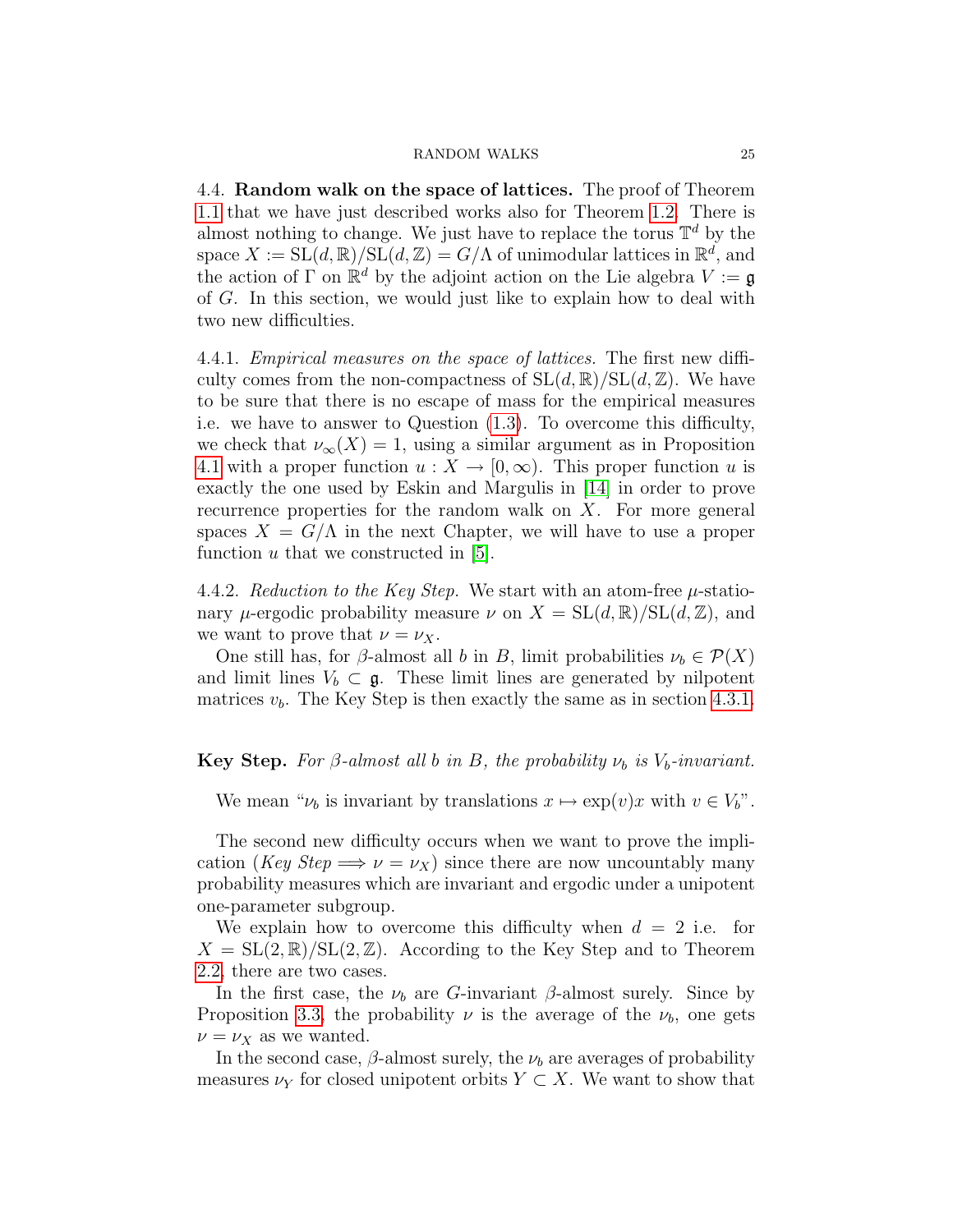this case does not occur. The group  $G = SL(2, \mathbb{R})$  acts on the set  $\mathcal F$  of closed unipotent orbits in  $X$ . In our example, this action is transitive, hence one can write

$$
\mathcal{F} = G/U_0 \quad \text{with} \quad U_0 = \{ u_t = \begin{pmatrix} 1 & t \\ 0 & 1 \end{pmatrix} \mid t \in \mathbb{R} \}.
$$

We write the decomposition of  $\nu_b$  in  $V_b$ -ergodic components :

$$
\nu_b = \int_{\mathcal{F}} \nu_Y \, \mathrm{d}\eta_b(Y),
$$

where  $\eta_b \in \mathcal{P}(\mathcal{F})$ . Because of the equivariance property in Proposition [3.3,](#page-12-3) one has the equivariance property

$$
\eta_b = (b_1)_* \eta_{Tb}
$$
 for  $\beta$ -almost all b in B.

Hence the average

$$
\eta:=\int_B\eta_b\,\mathrm{d}\beta(b)
$$

is a  $\mu$ -stationary probability measure on  $\mathcal{F} \simeq \mathbb{R}^2 - \{0\}$ , contradicting Corollary [3.7.](#page-15-4)

### 5. Finite volume homogeneous spaces

<span id="page-25-0"></span>In this chapter, we describe with no proof a general situation in which one can compute all the orbit closures, all the limits of empirical measures, and all the stationary measures. The proofs are in [\[2\]](#page-29-2), [\[3\]](#page-29-4), [\[4\]](#page-29-3) and [\[5\]](#page-29-5).

### <span id="page-25-2"></span><span id="page-25-1"></span>5.1. General Lie groups.

**Theorem 5.1. (Orbit closures)** Let G be a real Lie group,  $\Lambda$  be a lattice in G,  $X = G/\Lambda$  and  $\Gamma$  be a compactly generated closed subsemigroup of G. We assume that the Zariski closure of the adjoint semigroup  $\text{Ad}(\Gamma) \subset \text{GL}(\mathfrak{g})$  is semisimple with no compact factor.

For every x in X, there exists a closed subgroup H of G with  $\Gamma \subset H$ such that the orbit closure  $Y := \Gamma x$  is a H-orbit  $Y = Hx$  and this orbit carries a H-invariant probability measure.

We will denote by  $\nu_Y$  the *H*-invariant probability measure on the orbit  $Y = Hx$ .

This result on orbit closures answers a question by Shah [\[32\]](#page-30-9) and Margulis [\[24\]](#page-30-10). In case AdF itself is a semisimple subgroup of  $GL(\mathfrak{g})$ with no compact factor, this result follows from Ratner's Theorem.

<span id="page-25-3"></span>Theorem [5.1](#page-25-2) can be strengthen in the following equidistribution result.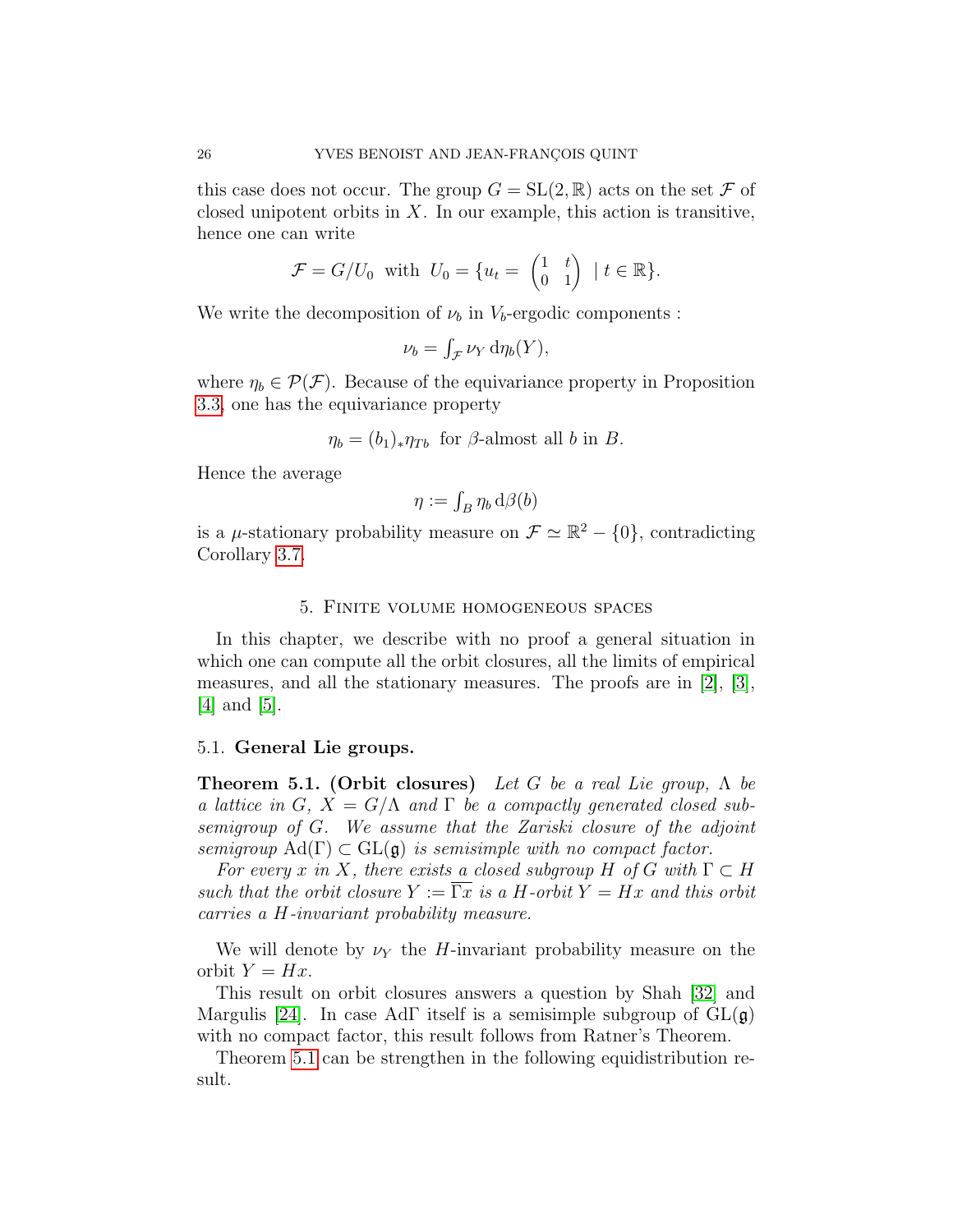Theorem 5.2. (Equidistribution of trajectories) Let G,  $\Lambda$  and  $\Gamma$  be as in Theorem [5.1.](#page-25-2) Let  $\mu$  be a compactly supported Borel probability measure on  $\Gamma$  whose support is compact and spans a dense subsemigroup of  $\Gamma$ . Let  $g_1, \ldots, g_n, \ldots$  be a sequence of independent identically distributed random elements of  $\Gamma$  with law  $\mu$ . Then, for every x in X, almost surely,

$$
\frac{1}{n} \sum_{k=0}^{n-1} \delta_{g_k \cdots g_1 x} \xrightarrow[n \to \infty]{} \nu_Y \quad \text{with} \quad Y = \overline{\Gamma x}.
$$

In Theorem [5.2,](#page-25-3) "almost surely" means for  $\mu^{\otimes N}$ -almost every choice of the sequence  $g_1, \ldots, g_n, \ldots$ 

This result may be seen as a random analogue of the equidistribution properties of unipotent flows on homogeneous spaces, due to Ratner [\[30\]](#page-30-3) and Dani-Margulis [\[11\]](#page-29-6).

As a consequence, we get the following equidistribution in law which suffices to prove Theorem [5.1.](#page-25-2)

<span id="page-26-1"></span>**Theorem 5.3. (Equidistribution in law)** Let G,  $\Lambda$ ,  $\Gamma$  and  $\mu$  be as in Theorem [5.2.](#page-25-3) Then, for every  $x$  in  $X$ , one has

$$
\frac{1}{n} \sum_{k=0}^{n-1} \mu^{*k} * \delta_x \xrightarrow[n \to \infty]{} \nu_Y \quad \text{with} \quad Y = \overline{\Gamma x}.
$$

Intuitively  $\mu^{*k} * \delta_x$  is the law at time k of a random walk starting from x with independent jumps of law  $\mu$ . The left-hand side is the average of these laws before time n.

<span id="page-26-2"></span>**Theorem 5.4. (Stationary measures)** Let G,  $\Lambda$ ,  $\Gamma$  and  $\mu$  be as in Theorem [5.2.](#page-25-3) Every  $\mu$ -ergodic  $\mu$ -stationary probability measure  $\nu$  on X is Γ-invariant and is equal to one of those probability measures  $\nu_Y$ .

The Γ-invariance of the  $\mu$ -stationary measure  $\nu$  was conjectured by Furstenberg who called this property "stiffness". See [\[18\]](#page-30-11).

Our methods also allow us to describe the topology on the set  $\mathcal{S}_X(\Gamma)$ of those Γ-invariant and Γ-ergodic probability measures  $\nu_Y$ . As we will see in Corollary [5.6,](#page-27-2) the following Theorem [5.5](#page-26-0) is very efficient to compute the limit of a sequence in  $S_X(\Gamma)$ .

In order to give a simpler statement we assume that  $\Gamma$  has discrete centralizer.

<span id="page-26-0"></span>Theorem 5.5. (Limit of stationary measures) Let G,  $\Lambda$  and  $\Gamma$  be as in Theorem [5.1.](#page-25-2) Assume the centralizer L of  $\Gamma$  in G is discrete.

a) The set  $\mathcal{S}_X(\Gamma)$  is countable and is compact.

b) If  $(\nu_{Y_n}) \subset \mathcal{S}_X(\Gamma)$  converges to  $\nu_{Y_\infty} \in \mathcal{S}_X(\Gamma)$ , then, for n large, one has  $Y_n \subset Y_\infty$ .

c) Every closed  $\Gamma$ -invariant subset of X is a finite union of orbit closures  $Y_i = \overline{\Gamma x_i}$ .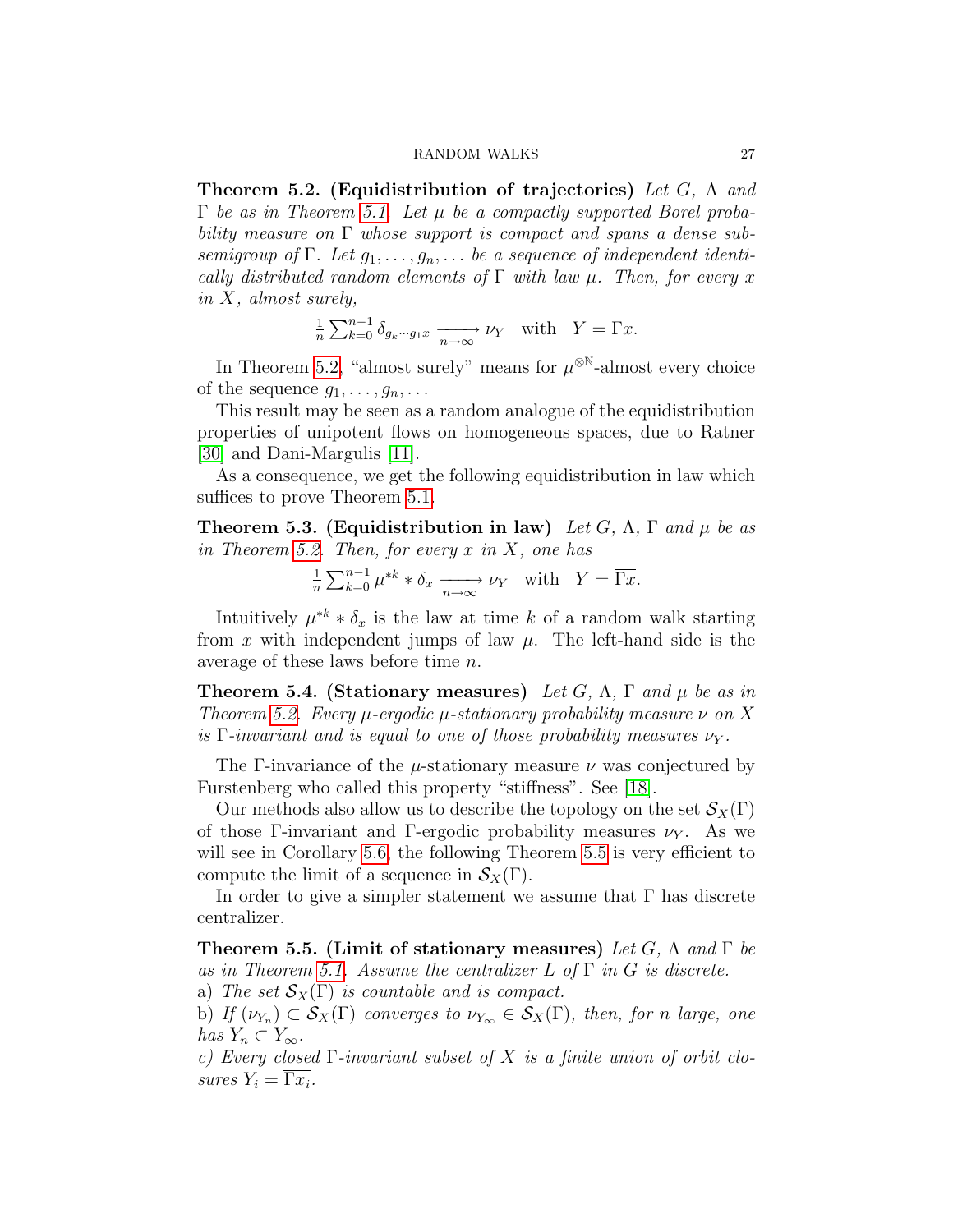In particular, if  $(Y_n)$  is a sequence in  $\mathcal{S}_X(\Gamma)$  such that, for any  $Y \in$  $\mathcal{S}_X(\Gamma)$  with  $Y \neq X$ , for all but finitely many n, one has  $Y_n \not\subset Y$ , then  $\nu_{Y_n} \longrightarrow \nu_X$ , that is the orbits  $Y_n$  become equidistributed in X when  $n$  is large.

Theorem [5.5](#page-26-0) is an analogue of the main theorem of Mozes and Shah in [\[26\]](#page-30-12) (see also [\[15\]](#page-29-11)) which asserts, in case G is a real Lie group, if  $\mathcal E$  is the space of finite volume homogeneous subsets of  $X$  which are invariant and ergodic under some Ad-unipotent one-parameter subgroup of G, then the set  $\mathcal{E} \cup {\delta_{\infty}}$  is compact.

<span id="page-27-0"></span>5.2. Semisimple Lie groups. Let us state a particular case of these theorems such that the answer to our five questions can be stated exactly in the same way as in Theorem [1.1.](#page-3-1)

<span id="page-27-2"></span>**Corollary 5.6.** We assume that  $G$  is a connected semisimple real Lie group with no compact factor,  $\Lambda$  is an irreducible lattice in G and  $\Gamma$  is a Zariski dense subgroup of G. Let  $x_0$  be a point of X whose  $\Gamma$ -orbit is infinite.

- a) The  $\Gamma$ -orbit  $\Gamma x_0$  is dense.
- b) For  $\mu^{\otimes \mathbb{N}}$ -almost every sequence  $(g_1, \ldots, g_n, \ldots)$  in  $\Gamma$ , the trajectory  $x_n := g_n \cdots g_1 x_0$  equidistributes towards  $\nu_X$ .
- c) The sequence  $\frac{1}{n} \sum_{k=0}^{n-1} \mu^{*k} * \delta_{x_0}$  converges to  $\nu_X$ .
- d) The only atom-free  $\mu$ -stationary probability measure  $\nu$  on X is  $\nu_X$ .
- e) Any sequence of distinct finite  $\Gamma$ -orbits equidistributes towards  $\nu_X$ .

The assumption "Λ irreducible" means that the image of  $\Lambda$  in any proper quotient  $G/G'$  by a non-compact normal subgroup  $G'$  is dense.

Corollary [5.6.](#page-27-2)e) extends previous results by Clozel, Oh and Ullmo in [\[10\]](#page-29-12) about equidistribution of Hecke orbits (see also [\[16\]](#page-30-13)).

<span id="page-27-1"></span>5.3. p-adic Lie groups. These results can also be extended to products of real and  $p$ -adic Lie groups, see [\[3\]](#page-29-4) and [\[4\]](#page-29-3). In this section we give a basic example in order to explain the significance of these p-adic extensions.

**Last Example:** X is again the set of covolume one lattices  $\Delta$  in  $\mathbb{R}^d$ . Hence one has the identification

$$
X = G/\Lambda = SL(d, \mathbb{R})/SL(d, \mathbb{Z}).
$$

We consider the following Markov chain. Let  $p \geq 2$  be an integer. We start with any lattice  $x_0 \in X$ . This lattice contains finitely many lattices of index p. We choose uniformly at random one of them that we renormalize by an homothety of ratio  $p^{-1/d}$  in order to get a new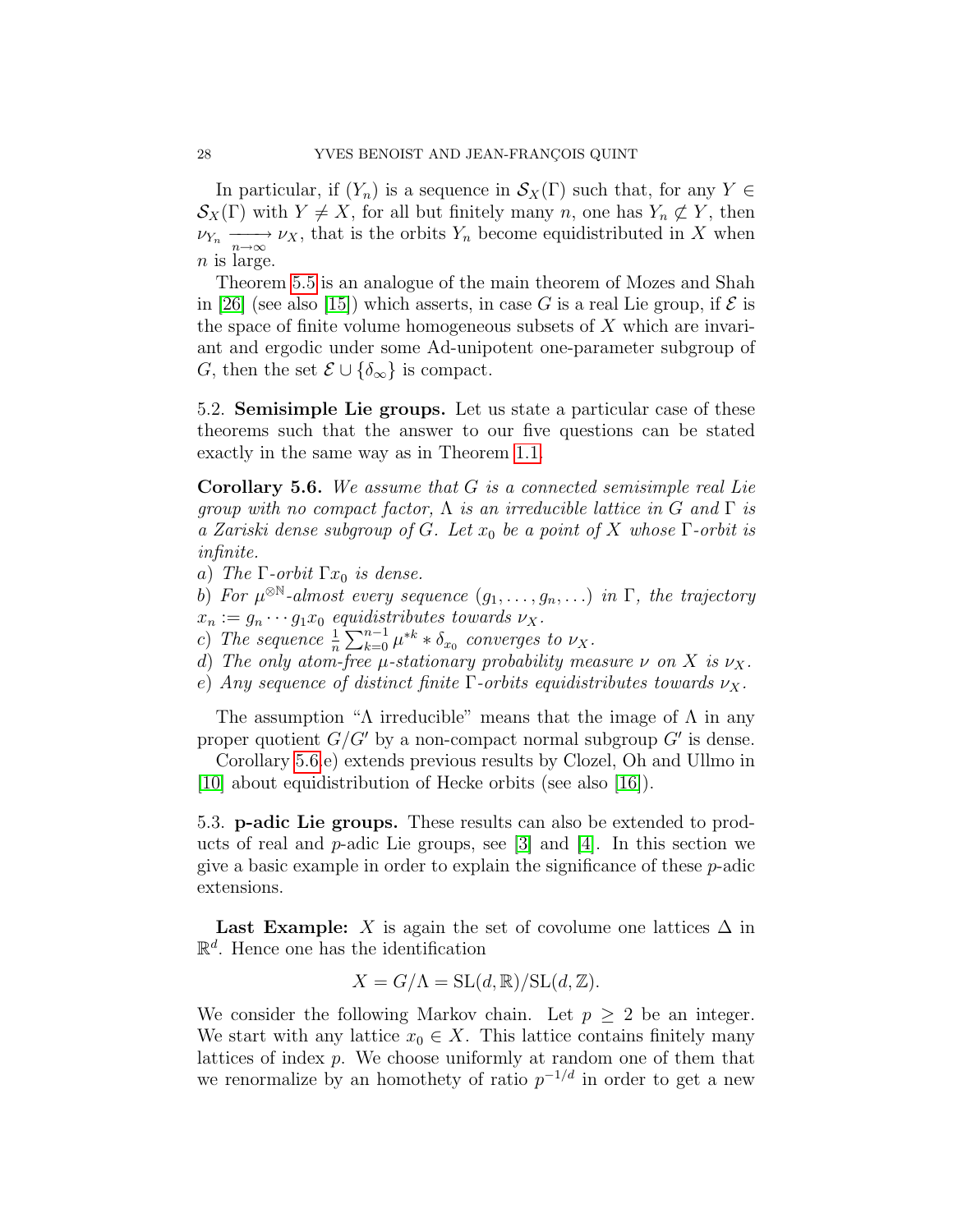lattice of covolume 1 called  $x_1 \in X$ . We do it again with  $x_1$ , get a lattice  $x_2$ , and again.

<span id="page-28-1"></span>**Proposition 5.7.** For every  $x_0$  in X, almost every random trajectory,  $x_0, x_1, x_2, \ldots$  in X equidistributes towards the Haar probability  $\nu_X$ 

*Proof.* Since this Markov chain commutes with  $G$ , it is enough to prove this equidistribution for  $\nu_X$  almost every  $x_0 \in X$ . Since the probability  $\nu_X$  is P-invariant where P is the corresponding Markov operator. Our statement follows from Birkhoff ergodic theorem applied in the space of trajectories of this Markov chain.

We only have to check that  $\nu_X$  is P-ergodic, i.e. the fact that

for any Borel subset  $Y \subset X$  invariant by passing to any subgroup of index p, one has  $\nu_X(Y) = 0$  or 1.

In order to lighten the notations we assume that  $p$  is prime. We introduce the group  $G_p = SL(d, \mathbb{R}) \times SL(d, \mathbb{Q}_p)$ , its lattice  $\Lambda_p = SL(d, \mathbb{Z}[\frac{1}{n}])$  $\frac{1}{p}$ ) and the quotient space

$$
X_p := G_p / \Lambda_p = \mathrm{SL}(d, \mathbb{R}) \times \mathrm{SL}(d, \mathbb{Z}_p) / \mathrm{SL}(d, \mathbb{Z}).
$$

One has a natural G-equivariant fibration with fiber  $SL(d, \mathbb{Z}_p)$ 

$$
\pi_p: X_p \to X.
$$

By assumption, the set  $Y_p := \pi_p^{-1}(Y)$  is invariant by translation by the diagonal matrix  $g = \text{diag}(p, \dots, p, p^{1-d}) \in SL(d, \mathbb{Q}_p)$ . According to Moore ergodic theorem, see [\[23\]](#page-30-14) or [\[33\]](#page-30-15), the  $G_p$ -invariant probability measure  $\nu_{X_p}$  on  $X_p$  is g-ergodic, hence  $\nu_{X_p}(Y_p) = 0$  or 1. And one has also  $\nu_X(Y) = 0$  or 1.

<span id="page-28-0"></span>5.4. Conclusion. To conclude this survey we would like to point out that improvements of the main results might be possible. Here are five questions related to the five theorems of section [5.1.](#page-25-1)

Question 1 The first question deals with Theorem [5.1.](#page-25-2) Is the description of orbit closures in Theorem [5.1](#page-25-2) still true when the Zariski closure of  $Ad(\Gamma)$  is only supposed to be spanned by its one-parameter Ad-unipotent subgroups?

Question 2 The second question deals with Theorem [5.2.](#page-25-3) Is the de-scription of empirical measures in Theorem [5.2](#page-25-3) still true when  $\mu$  is not supposed to have compact support?

Question 3 The third question deals with Theorem [5.3.](#page-26-1) Can the Cesaro average been removed from the conclusion of Theorem [5.3,](#page-26-1) i.e. does one also have  $\lim_{n \to \infty} \mu^{*n} * \delta_x = \nu_Y$ ?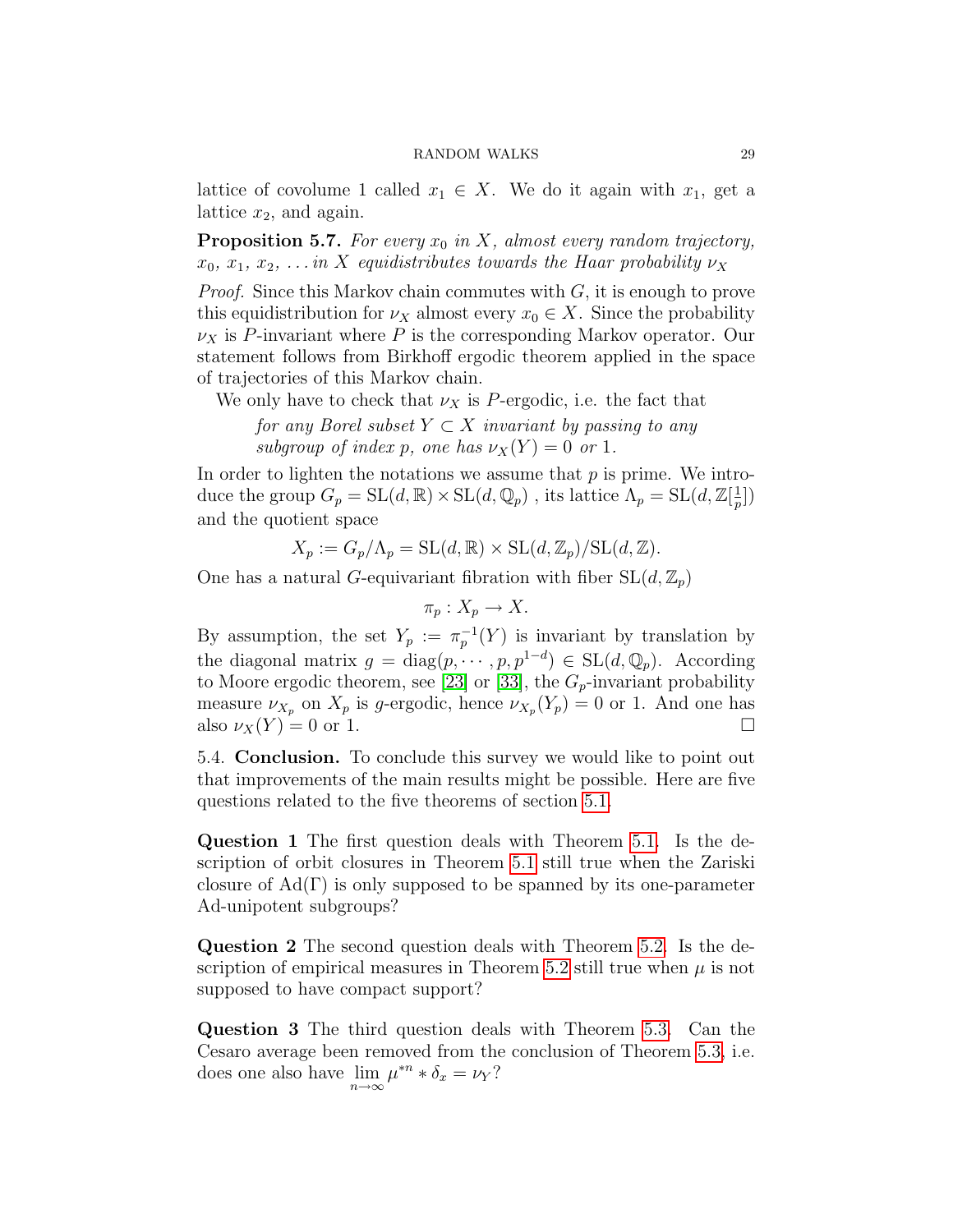Question 4 The fourth question deals with Theorem [5.4.](#page-26-2) Assume  $X = \mathbb{T}^d$  and  $\Gamma \subset SL(d, \mathbb{Z})$ . Is is true that all  $\mu$ -stationary probability measures  $\nu$  on X are Γ-invariant, when the Zariski closure of Γ in  $SL(d, \mathbb{R})$  is only supposed to be reductive?

**Question 5** The fifth question deals with Theorem [5.5.](#page-26-0) Assume  $X =$  $G/\Lambda$  to be compact. Let  $k \geq 1$  large enough. For all  $\varphi \in C^k(X)$ , is there a speed, as in [\[13\]](#page-29-13), in the convergence,  $\lim_{n\to\infty} \nu_{Y_n}(\varphi) = \nu_Y(\varphi)$ i.e. is there a bound for the error term of the form  $C \|\varphi\|_{\mathcal{C}^k} Vol(Y_n)^{-\alpha}$ where C and  $\alpha$  are positive constants and where the volume  $Vol(Y_n)$  is computed with respect to a fixed Riemannian metric on  $X$ ?

### **REFERENCES**

- <span id="page-29-0"></span>[1] L. Auslander, Ergodic Automorphisms, Amer. Math. Monthly 77 (1970), 1-19.
- <span id="page-29-2"></span>[2] Y. Benoist, J.-F. Quint, Mesures stationnaires et ferm´es invariants des espaces homogènes (I),  $CRAS$  (2009) and Ann. of Math. 174 (2011), 1111-1162.
- <span id="page-29-4"></span>[3] Y. Benoist, J.-F. Quint, Stationary measures and invariant subsets of homogeneous spaces (II), preprint (2011).
- <span id="page-29-3"></span>[4] Y. Benoist, J.-F. Quint, Stationary measures and invariant subsets of homogeneous spaces (III), preprint (2011).
- <span id="page-29-5"></span>[5] Y. Benoist, J.-F. Quint, Random walks on finite volume homogeneous spaces, Invent. Math. 187 (2012), 37-59.
- <span id="page-29-7"></span>[6] P. Bougerol et J. Lacroix, Products of Random Matrices with Applications to Schrödinger Operators, PM Birkhaüser (1985).
- <span id="page-29-1"></span>[7] J. Bourgain, A. Furman, E. Lindenstrauss, S. Mozes, Invariant measures and stiffness for non-abelian groups of toral automorphisms, Journ. Am. Math. Soc. 24 (2011), 231-280.
- <span id="page-29-8"></span>[8] L. Breiman, The strong law of large numbers for a class of Markov chains, Ann. Math. Statist. **31** (1960), 801-803.
- [9] A. Bufetov, Convergence of spherical averages for actions of free groups, Annals of Math. 155 (2002), 929-944.
- <span id="page-29-12"></span>[10] L. Clozel, H. Oh, E. Ullmo, Hecke operators and equidistribution of Hecke points, Invent. Math. 144 (2003), 327-351.
- <span id="page-29-6"></span>[11] S. G. Dani, G. Margulis, Limit distributions of orbits of unipotent flows and values of quadratic forms, Adv. Soviet Math. 16 (1993), 91-137.
- <span id="page-29-9"></span>[12] M. Einsiedler, A. Katok, E. Lindenstrauss, Invariant measures and the set of exceptions to Littlewood's conjecture, Ann. of Math. 164 (2006), 513-560.
- <span id="page-29-13"></span>[13] M. Einsiedler, G. Margulis, A. Venkatesh, Effective equidistribution for closed orbits of semisimple groups on homogeneous spaces, Inv. Math. 177 (2009) 137-212.
- <span id="page-29-10"></span>[14] A. Eskin, G. Margulis, Recurrence properties of random walks on finite volume homogeneous manifolds, in Random walks and geometry, W. de Gruiter (2004), 431-444.
- <span id="page-29-11"></span>[15] A. Eskin, S. Mozes, N. Shah, Unipotent flows and counting lattice points on homogeneous varieties, Ann. of Math.143 (1996), 253-299.